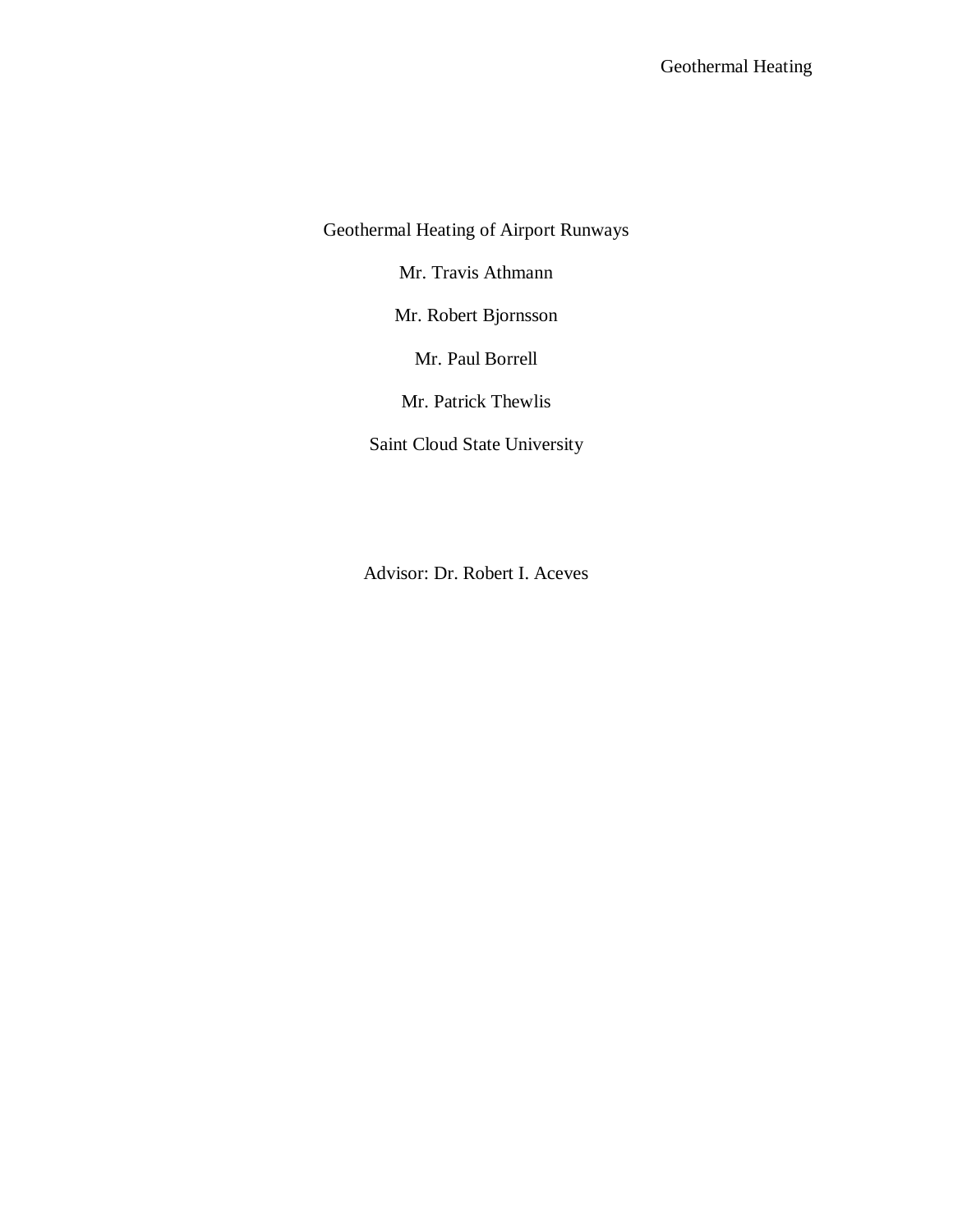# Table of Contents

| Problem Statement and Background         | 3              |
|------------------------------------------|----------------|
| Review of Literature                     | $\overline{4}$ |
| Problem Solving Approach                 | 16             |
| <b>Safety Risk Assessment</b>            | 18             |
| <b>Description of Technical Aspects</b>  | 19             |
| Description of Industry Interactions     | 21             |
| Projected Impacts of Design and Findings | 21             |
| Appendix A - Contact Information         | Appendix 1     |
| Appendix B - University Description      | Appendix 2     |
| Appendix C - Non University Partners     | Appendix 3     |
| Appendix D - Proposal Submission Form    | Appendix 4     |
| Appendix E - Education Evaluation        | Appendix 5     |
| Appendix F - References                  | Appendix 7     |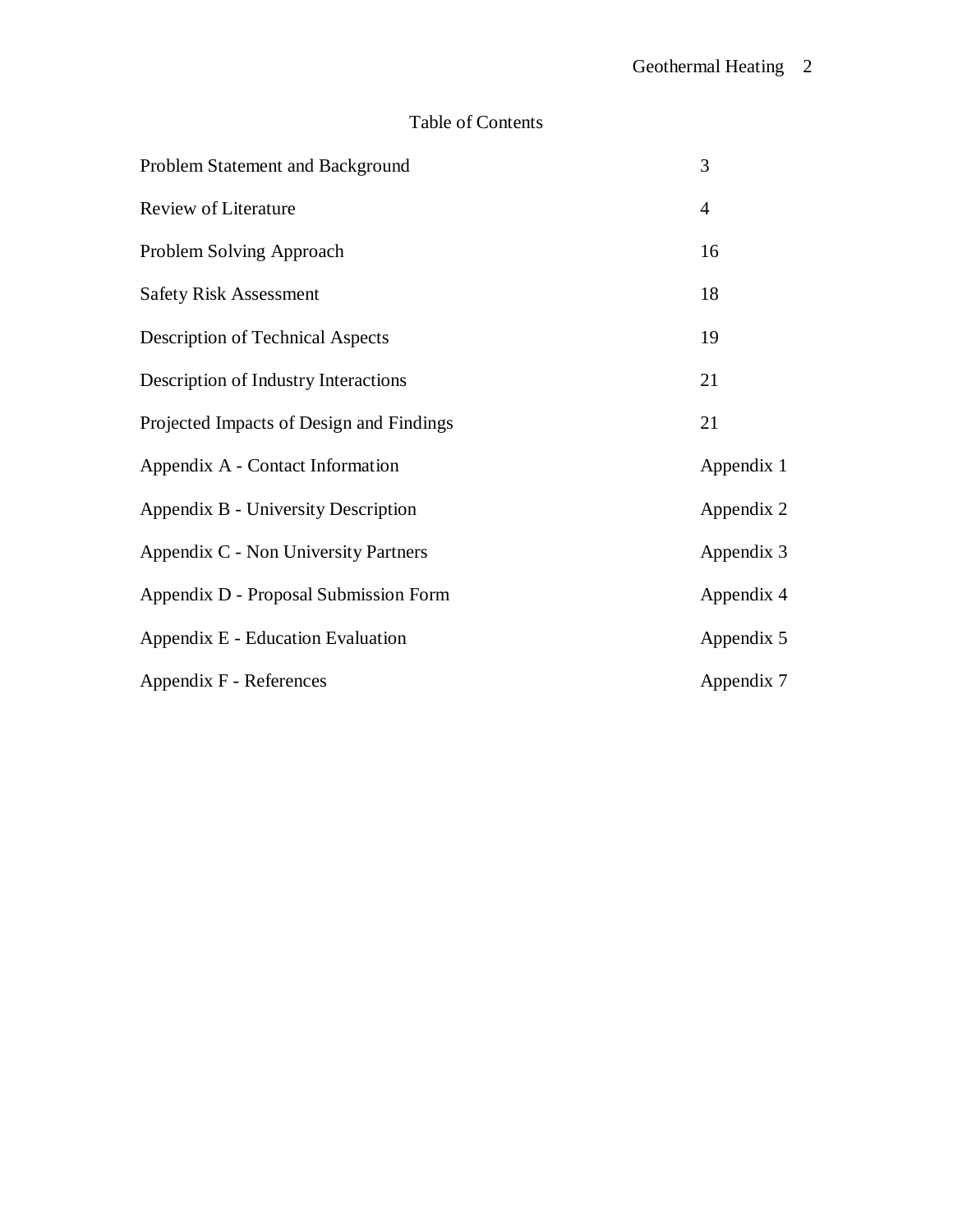#### Problem Statement and Background

Keeping snow and ice from building up on airport runways and taxiways is an essential part of airport maintenance/operations worldwide and requires a large investment of time and money in equipment and operational control, especially in colder climates. Current methods for removing ice and snow from airport movement surfaces consist of spraying large quantities of anti-ice chemicals on the ground and deploying a great number of snowplowing vehicles. Both the chemicals and snowplowing vehicles have adverse effects on the environment as they contribute to pollution. During poor weather conditions, keeping runways open can be a challenge as snowplow crews cannot keep up with the precipitation, causing airport closures, delays and safety concerns. Ice buildup on runways has been proven to contribute to accidents involving runway runoffs. Heating runways with geothermal heat can prevent the buildup of ice and snow on runways and once installed, such a system could pay for itself in as little as 2-5 years. Geothermal heat has been used to melt ice and snow off roads, sidewalks, bridges and other paved surfaces for years in locations around the world. The design is simple; pipes are cut into the pavement that receive a flow of warm liquids, either from direct use geothermal water, where available, or through the use of heat exchanger systems or even hot runoff liquids from local industry or power plants. The most ideal locations to utilize geothermal heat are in areas where high-temperature water wells can be drilled for direct use. Such locations can be found through much of the western half of the United States.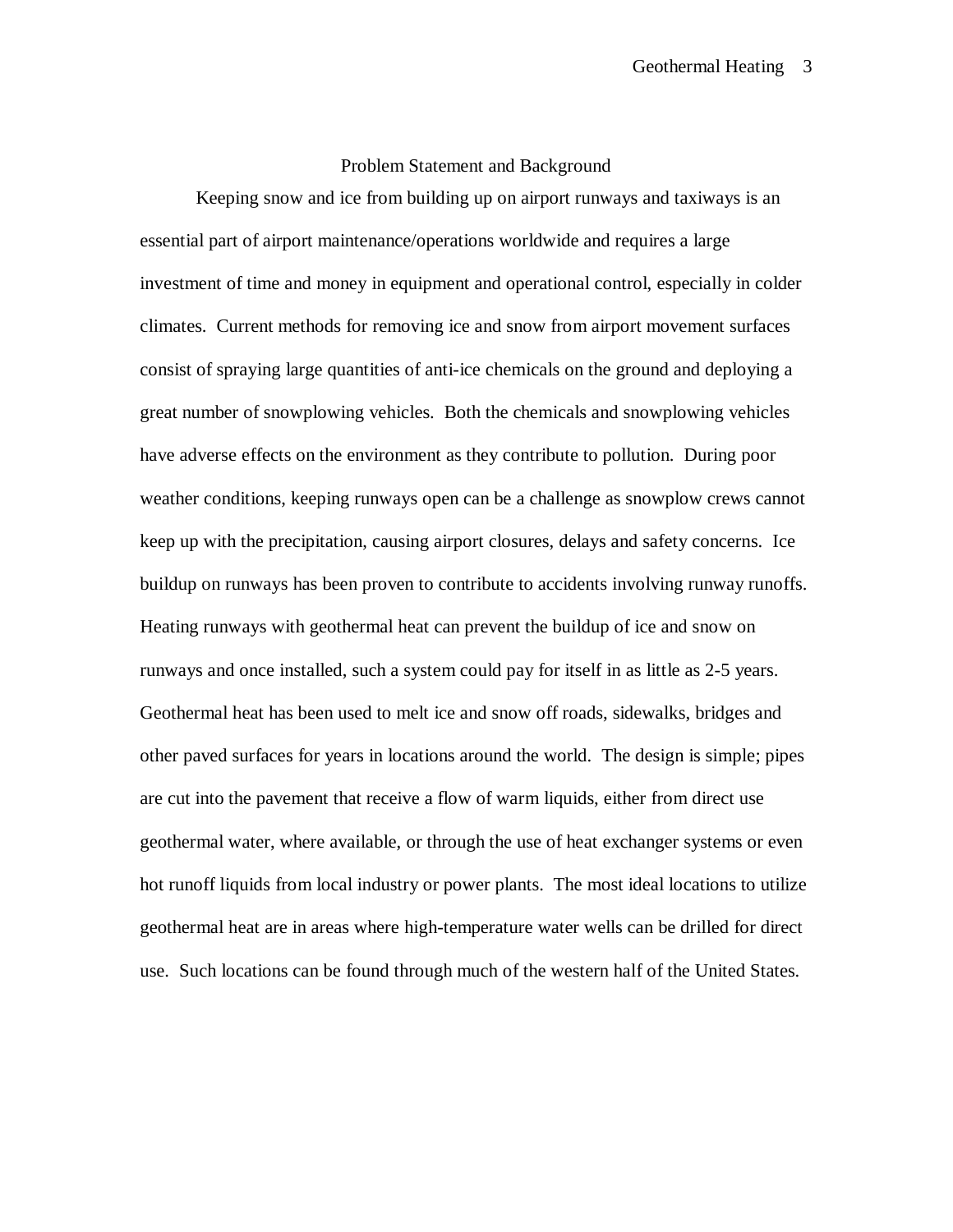#### Literature Review Geothermal Heating of Airport Runways

Keeping snow and ice from building up on airport runways and taxiways is an essential part of airport maintenance/operations worldwide and takes up large amounts of resources and expenditures, especially in colder climates. Every year, very large amounts of pavement de-icing chemicals are dumped on runways, causing potential environmental concerns and inflicting damage to the runway concrete (Hassan, El Halim, Razaqpur, Bekheet, & Farha, 2002; Corsi, Geis, Loyo-Rosales, Rice, Sheesley, Faily, & Cancilla, 2006). Engineers have already developed techniques to heat various pavement surfaces to prevent the buildup of ice/snow on sidewalks, roads and bridges using geothermal technologies (Eugster, 2006; Lund, 2002; Rybach, 2006) and in this following review of literature an attempt will be made to assess the possibility of extending Geothermal technologies to provide runway heating as a viable alternative to existing snow/ice removal methods.

Current snow/ice removal practices have until now been considered the least expensive and most practical solution, but with ever increasing oil prices, snow plows are becoming more expensive to operate, especially in more remote parts of the world. Furthermore with increased public awareness of global warming and environmental protection, interest in reducing carbon emissions is pushing policy makers to seek alternative energy source solutions, including the use of geothermal resources.

The environmental impact of aircraft and runway de-icer and anti-icer chemicals is examined in a research article by Corsi et al. (2006). The researchers took samples from snow banks within a medium-sized airport for four consecutive years and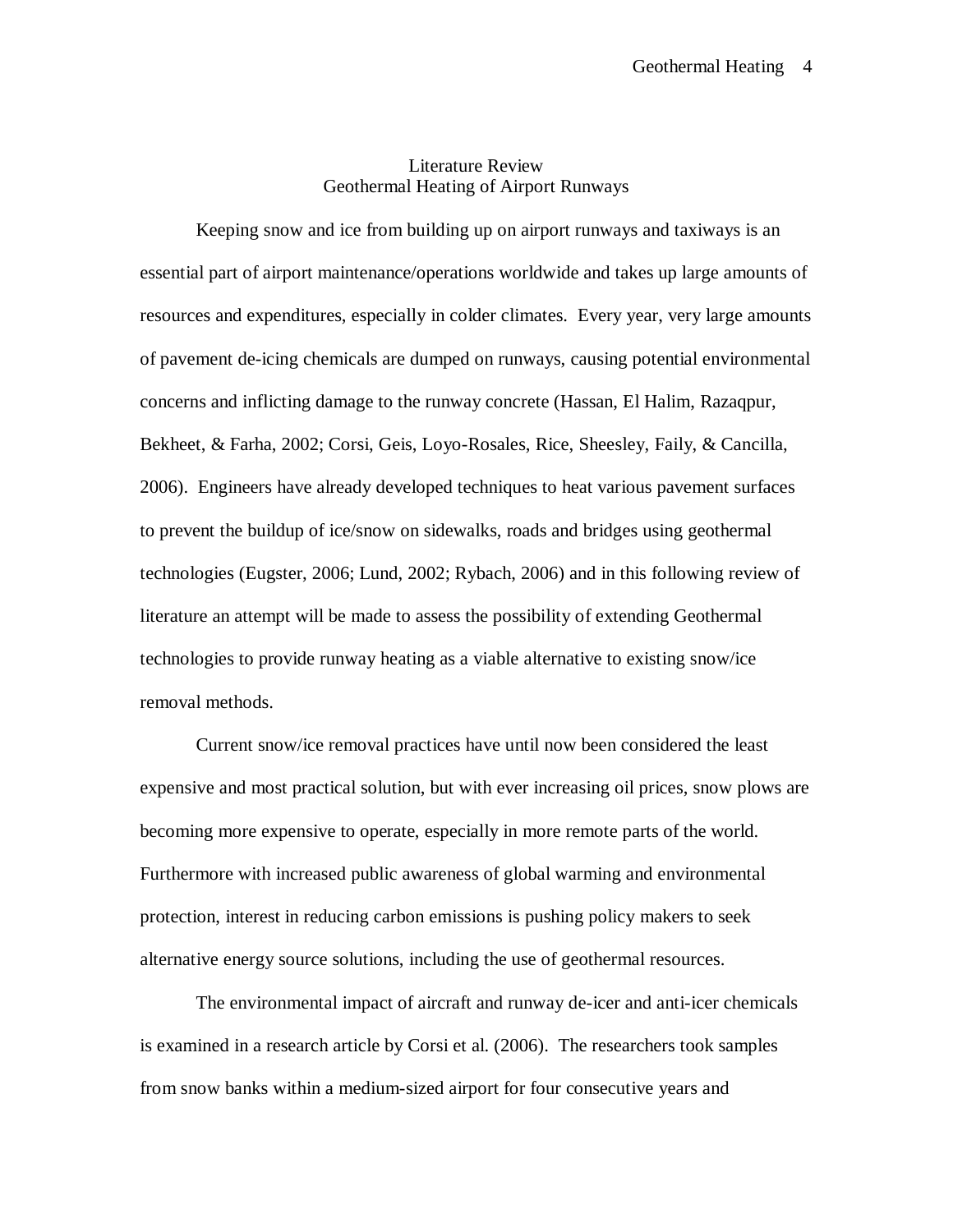characterized aircraft deicer and anti-icer (ADAF) components and toxicity. The chemicals used at airports today consist mostly of various glycols and urea. While many airports operate collection systems and attempt to treat or recycle spent chemicals, a portion of the chemicals get plowed into nearby snow banks and later flow through storm drains to receiving surface waters and travel to the groundwater system. Where urea or glycols get collected in streams, ponds or lakes near airports these chemicals are known to create undesirable algae and cause various diseases in fish. The U.S. Environmental Protection Agency estimates that 35 million kg of ADAF chemicals are discharged to receiving waters in the U.S. annually. Concentration of these ADAF chemicals in water supplies near airports varies greatly depending on local climates, hydrologic conditions and steps taken to manage chemical spills at individual airports. The research showed that the amount of glycol concentration in snow banks varied from being 0.17% to 11.4% of the amount applied to runways and aircraft or up to 60 grams per liter. The research also showed that while the direct environmental impacts of glycol and urea are fairly well documented, the same cannot be said about the various additives that are mixed with the ADAF chemicals, such as corrosion inhibitors, flame retardants, wetting agents, dies and several binding polymers. Further studies were strongly suggested to examine the impact of these additives.

Runway de-icers do not only cause environmental threats but do also cause damage to pavement material as shown in a study by Hassan et al. (2002). In order to maintain sufficient traction between aircraft tires and the runway pavement, two distinct strategies are deployed, de-icing and anti-icing. As snow accumulates on a pavement surface and gets compacted by traffic, a bond with the pavement gets created that can be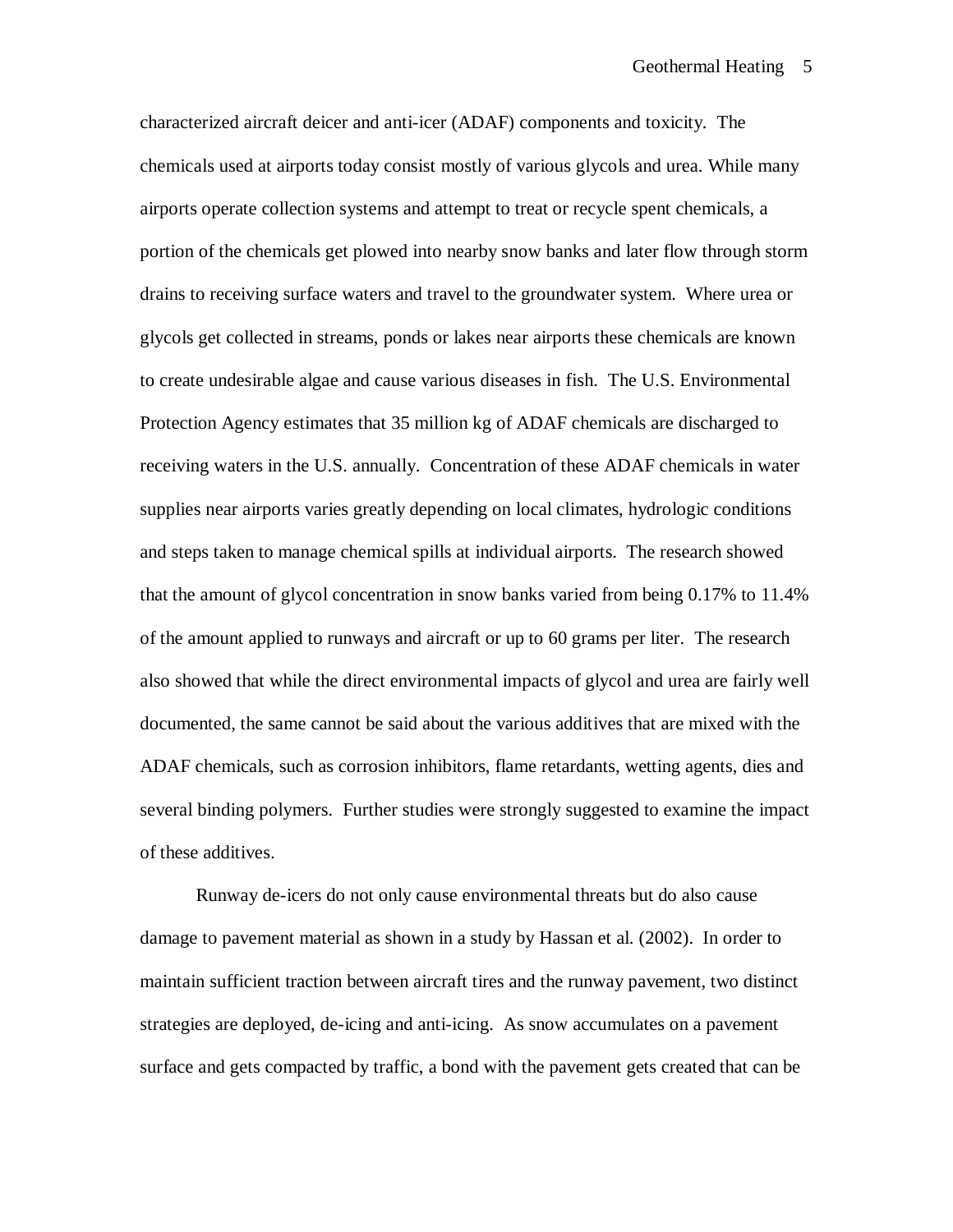difficult to remove with plows. De-icing is a reactionary operation used to break that bond. Anti-icing on the other hand is a preventive measure used against the formation of snow or ice bonding with the pavement. Both strategies require applying some forms of chemical agents to break or prevent a bond between pavement and snow/ice. While road salts (calcium chlorides) are most frequently used on highways and streets, they cannot be used on airport surfaces as they damage aircraft metallic components and cause severe corrosion. Therefore the most frequently used chemical used on airport pavement surfaces is urea. The problem with urea, however, is that it has been shown to cause damage to asphalt concrete pavements, much more so than ordinary road salts according to this study. The researchers took samples of runway pavement and exposed them to freeze-thaw cycles and found that de-icing chemicals caused weight and density loss in the asphalt and made it more brittle as it affects the viscosity of the cement as well as the gradation of aggregates. It can therefore be stated that alternative means of melting snow/ice from runways should potentially reduce maintenance costs dramatically in terms of longer lifetime of concrete.

In a paper by Lund (2002) several methods of pavement snow melting using geothermal hot water and steam are examined. Currently, sidewalks, roadways and bridges are being heated in various places around the world and most commonly it is done with a glycol solution, hot water or steam being circulated in pipes within or below the pavement, using either heat pipes or geothermal fluids. According to the author, heating requirement for snow melt depends on four atmospheric factors: rate of snow fall, air temperature, relative humidity and wind velocity. The snow melting system must first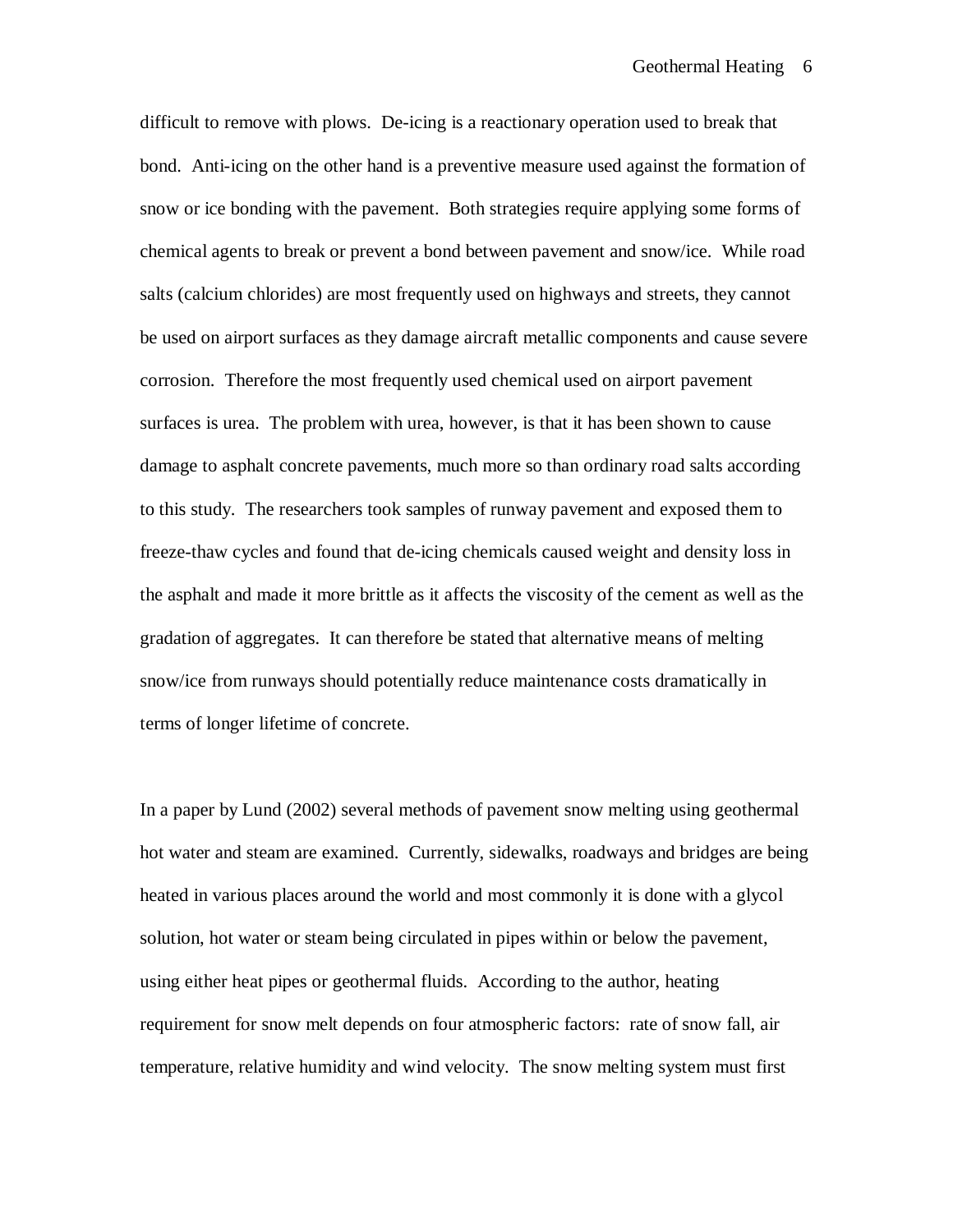melt the snow and then evaporate the resulting water film. The rate of snowfall determines the heat required to warm the snow to 32 degrees  $F(0^{\circ} C)$  and to melt it. The evaporation rate of the melted snow from the pavement is affected by the wind speed and by the difference in vapor pressure between the air and the melted snow.

Piping materials used to conduct the hot water are either metal or plastic. Steel, iron and copper pipes were used extensively in the past but have been proved to corrode easily and therefore plastic pipes are now more commonly used. Typical plastic pipes are made from lightweight polyethylene and can handle 200°F hot water at 80 psi of pressure. Expected lifetime of such plastic pipes is over 50 years. Where heat pump systems are used to circulate relatively cool water in a closed system and heated by a heat exchanger an antifreeze solution (ethylene or propylene glycol) is used in the pipes as most systems will not be operated continuously in cold weather and therefore the system must be protected from freeze damage.

Geothermal energy is supplied either through heat pipes or the direct use of geothermal hot water. The use of geothermal hot water is less common in the United States as there are limited numbers of geographical locations in the U.S. where geothermal fluids above 100°F are available. Those areas are mostly found in the the western mountain states inlcuding Colorado, Nevada, New Mexico, Montana, Idaho, Wyoming, and Utah, as well as northern California, Oregon and Washington. Heat pipes can however be used anywhere in the U.S. using typical ground temperatures. Heat pumps are not as efficient as using geothermal waters directly due to the lower temperatures of the circulating fluids. According to this study, geothermal systems can be installed for a cost of around  $$20/ft^2$  and heat pipe systems for approximately  $$35/ft^2$ .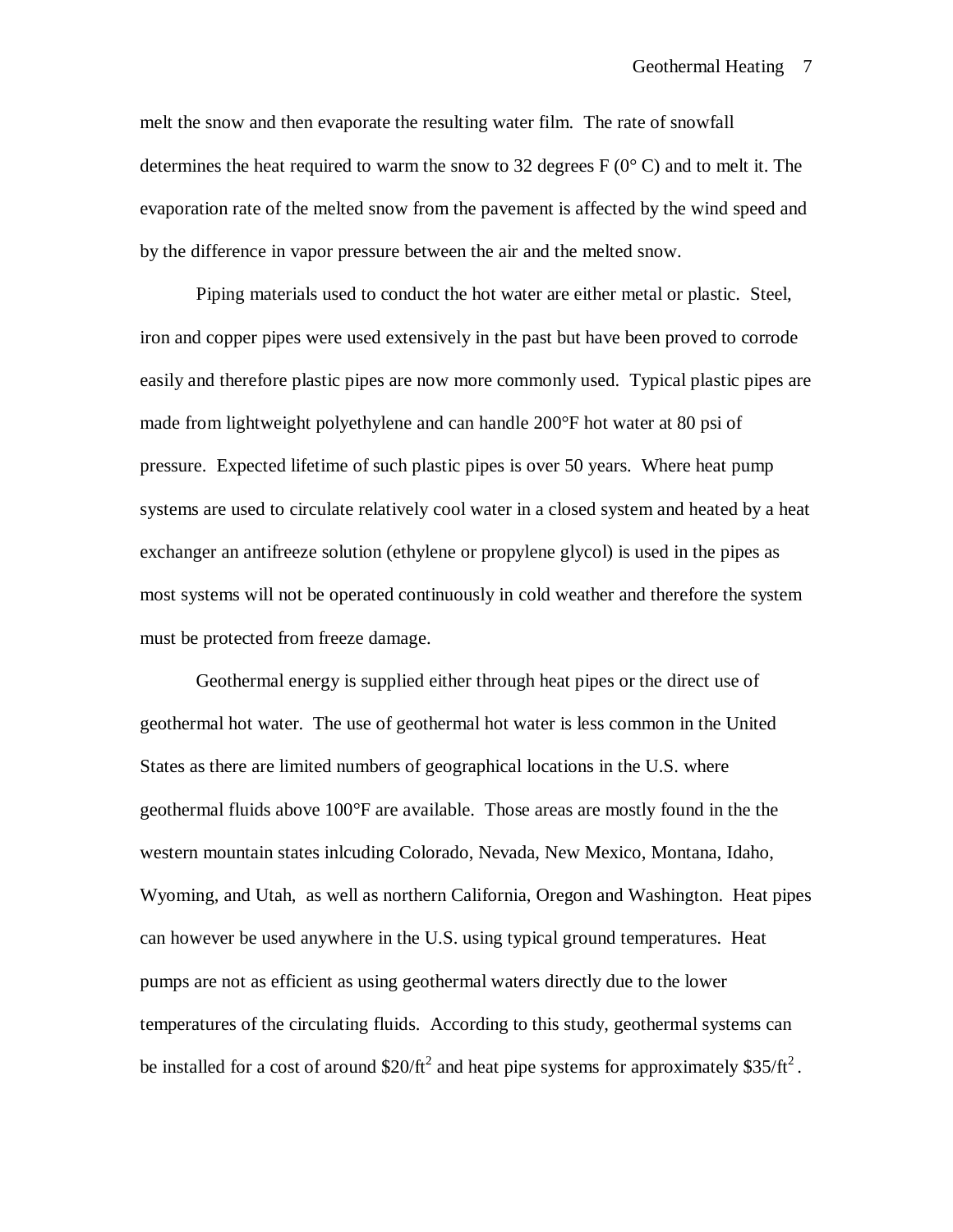The author of the study also cited a theoretic study performed by Senser (1982) which indicated that it might be practical to use heat pipe based systems for snow/ice melting for airport runways. A computer simulation was run and the resulting algorithm was shown to be computationally efficient and accurate. The simulation indicated that a practical heating system would require 8.81 Btu/hr/ $ft^2$  °F and water source temperature of 50°F in order to melt the snow as rapidly as it falls. Furthermore during 87% of the time that there was some snow cover, melting at the snow/pavement interface would occur, making manual snow removal a much easier task.

In a report made for the European Geothermal Energy Council by Eugster (2007) the author examines the current geothermal projects being deployed in Europe to heat roadways and bridges. A project called SERSO that is being run in Switzerland has been called the "mother of the geothermal bridge or road heating systems." SERSO collects heat during the summer from the hot road surface and stores the energy in a nearby rock storage, which consists of a concentric field of 91 bore-hole heat exchangers. During winter, heat is extracted from the heat storage and used to maintain a temperature of the bridge surface above  $38^{\circ}F(3^{\circ}C)$ . SERSO provides a direct use of the geothermal heat and electricity is only used for circulation pumps. The installation has shown that much more heat was collected in summer than needed in winter for de-icing and experts agree that cooling in summer would also extend the lifetime of the pavement.

Geothermal road, bridge or outside surface heating is according to the report "a feasible and approved possibility to increase traffic and public safety." Several examples were shown to prove that geothermal road heating systems work without problems over years and are completely renewable. Geothermal snow melting without a heat pump is very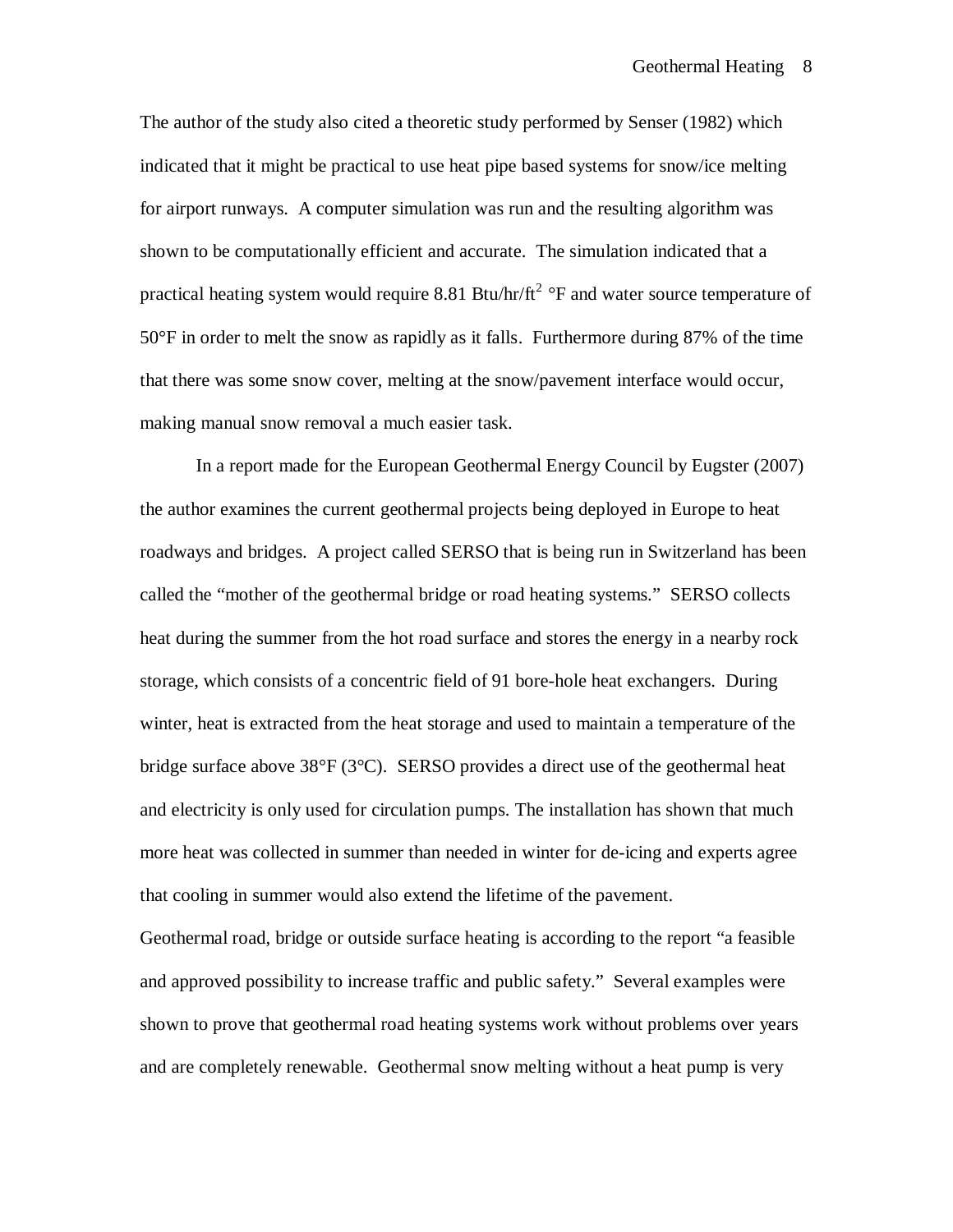cheap in operation, independent of the geothermal heat source used but the use of ground source heat pumps makes the system operation more expensive. The installation of a "hydronic" geothermal heating system is rather cost intense, depending upon the geothermal heat source used.

In a report by Rybach (2006) the status and prospects of geothermal heat pumps is explored. Geothermal heat pumps represent the fastest growing segment of geothermal energy utilization as it is not bound to geographic locations capable of producing hot temperature fluids. Heat pumps can raise or lower the temperature of a working fluid and can therefore be used both for heating and cooling. In most cases they are driving by electric power. New technologies like geo-structures ("energy piles"), combined heating/cooling is rapidly progressing on the market according to the report. A prominent example is Dock Midfield, the new terminal at Zurich International Airport. This terminal building is a 30 meters wide new construction and is funded on 440 foundation piles, each 0.9 – 1.5 m in diameter, of which 315 are equipped with heat exchanger tubes. The piles stand at a 30 m depth on a tight ground moraine formation. 1.1 GWh of heat energy is extracted annually through this special Borehole Heat Exchange system for heating in the winter. In the summer, the building heat is deposited in the ground which thus acts as a storage medium. For air conditioning, some 500 kWh cooling energy is supplied by the energy piles.

Snow and ice build up on airport pavement surfaces create a hazard for aircraft operating on those surfaces due to reduced friction for braking. Snow accumulation on pavement also increases the rolling resistance of the aircraft tires resulting in increased takeoff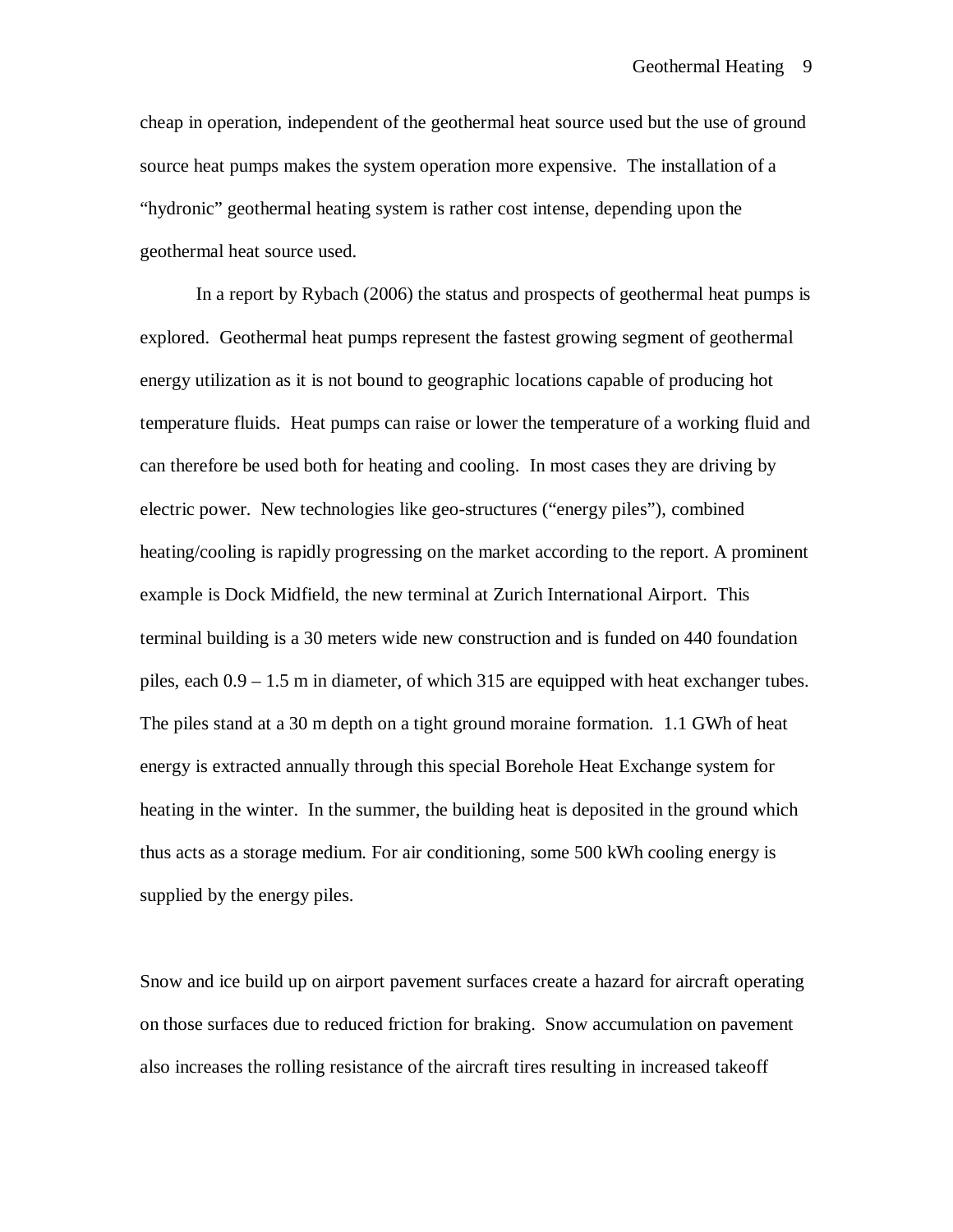distances and can even make taking off impossible. The current methods for removing and keeping snow and ice off airport surfaces involve a combination of snow plows and chemical de-icers. Snow plows are a problem because they must occupy the runways and taxiways on an airport while they are removing snow; thereby keeping aircraft from using the surfaces while the plows are in operation.

Chemicals are preferred as a means of keeping snow and ice from building up on airport surfaces because chemicals can be applied once and will keep the pavement free of snow and ice for many hours or more, depending on many factors. De-icing chemicals are not without drawbacks, the most widely used chemical for runway deicing is urea, which is toxic to fish and causes bacteria growth in waterways after washing off the airport (Trimbath, 2006). The currently available environmentally friendly chemicals have undesirable side-effects; the Denver, Colorado International airport is experiencing concrete erosion with the use of a potassium acetate based de-icer (Trimbath, 2006).

New de-icing chemicals are being developed, such as calcium magnesium acetate (CMA) for use on highways. CMA is less corrosive than conventional calcium chloride and other salts and therefore may eventually have a use on airports. This new chemical deicer is environmentally friendly and cheap to produce since it can be made from household wastes such as sewage and refuse (Ormsby).

The temperature of the pavement affects how snow and ice adhere to the surface. Canada has a system called Road Weather Information Systems which monitors the conditions near the paved surfaces and has been collecting information to determine the best way to keep the roadways in Canada free of ice and snow (Sheriff and Hassan,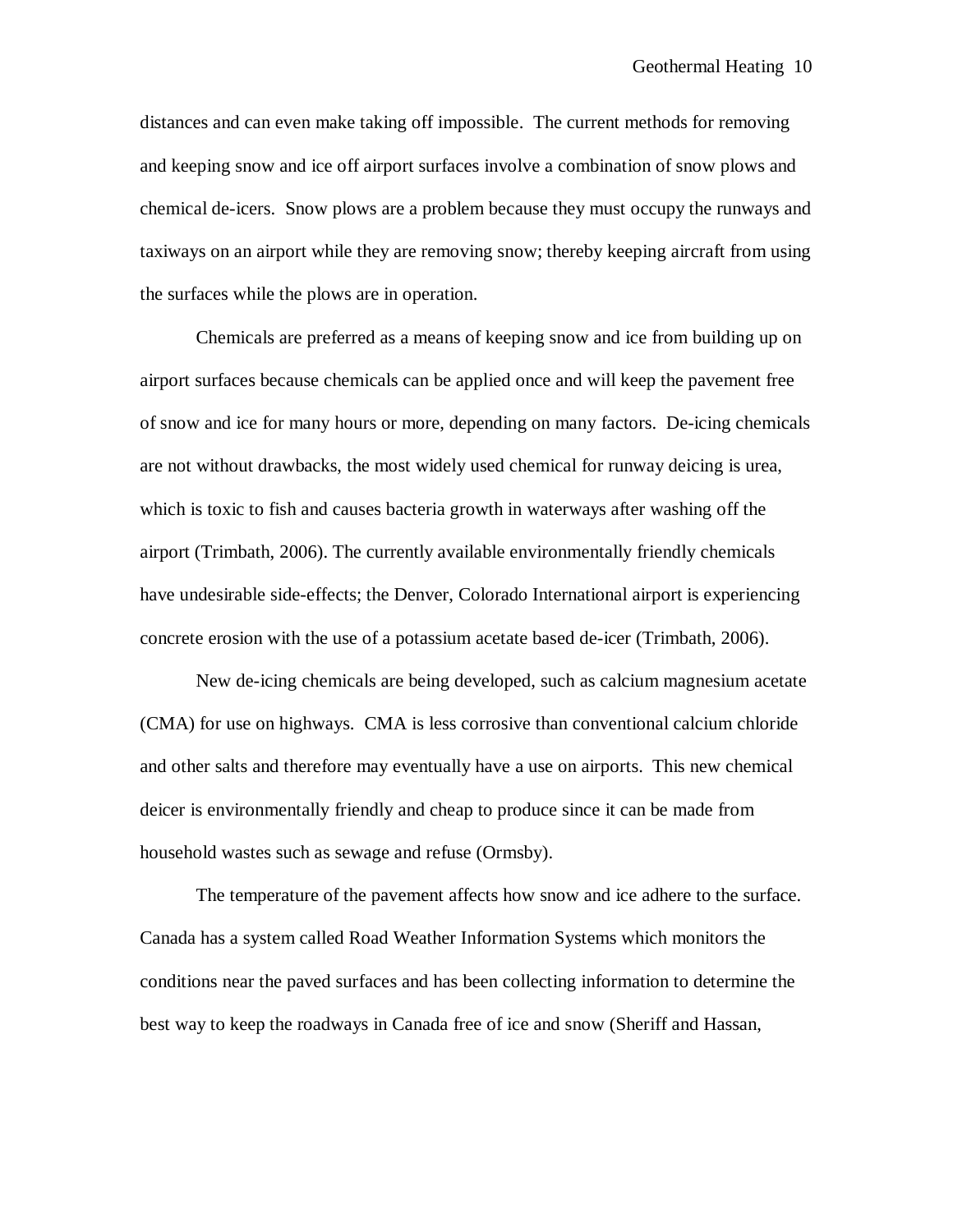2004). This system could be used to monitor airport conditions and help decide the best way methods or chemicals to keep the pavement surfaces safe for aircraft movement.

Heating pavement is a viable way to keep the surface clear of snow and ice (Ashley, 1997). The main question with heated pavement is whether it can stand up to the abuse from multiple aircraft slamming down on it hundreds of times per day. Heating pavement can be cost effective when the costs of plowing and chemical use are figured into the cost of a non-heated surface. Heated surfaces do not require frequent plowing and chemical application and may not require any at all, depending on the environment and conditions.

The research team contacted Dr. Burkhard Sanner, President of the European Geothermal Energy Council (EGEC) and according to information he presented at an EGEC workshop conference on geothermal snow melting in Malmö, Sweden on October 2. 2007, geother thermal snow melting and de-icing is currently being used quite extensively to heat roads, driveways, parking lots, sidewalks, railway platforms and even sport arenas using direct heat in Iceland, where geothermal hot water is abundant.

Currently Iceland has by far the largest area using direct geothermal snow melting systems in the world. In 2002 over 3.7 million sq.ft of surface areas were being heated using up 419 TJ/a of energy. The heat came partly from geothermal water already used for district heating (runoff water) at a temperature of about 35°C (95 F) and partly fresh geothermal water at a temperature of  $80^{\circ}$ C (175 F) for peak loads. In Reykjavik, the captial city of Iceland, warm water storage tanks are located on a hill above the city and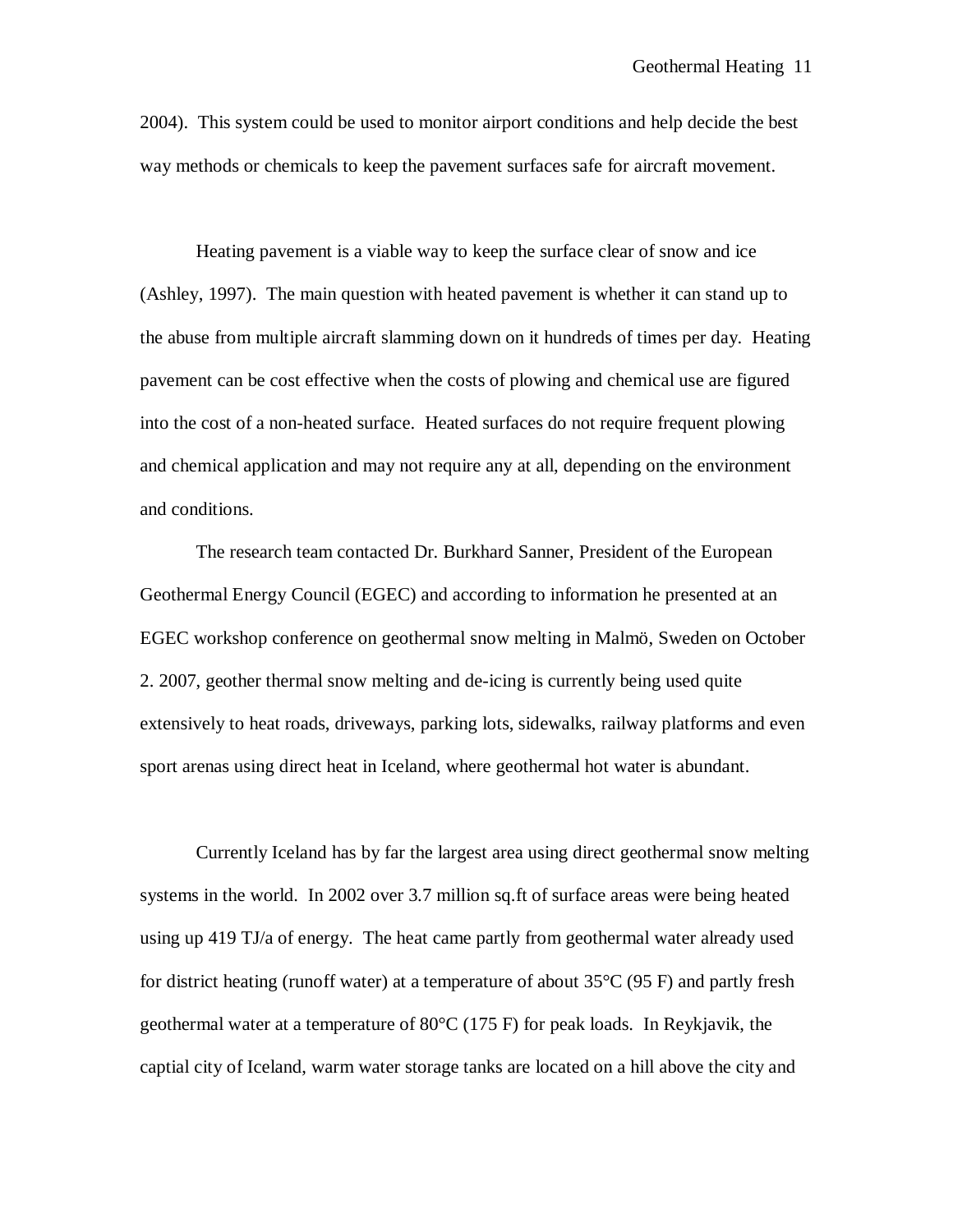local airport, providing an excellent opportunity to utilze hot water to heat the runways at the Reykjavik airport in the future. According to Dr. Sanner, snow melting and de-icing in other countries, such as the USA, Japan, Netherlands and Switzerland motsly utilise Heat Pumps, either ground source (geothermal with ) or Borehole Heat Exchangers. In Steamboat Springs, Colorado, a feasibility study for snow melting on walkways at a ski resort area of roughly 100,000 sq.ft. suggested that the construction would pay for itself in 6-24 months, using 3-5 geothermal wells with a 45-60°C (100-140 F) hot water supply. The same operation would provide payback in 3-4 years using 8-9 downhole heat exchangers in geothermal wells containing 60°C (140 F) or warmer water.

According to a presentation by Göran Hellstöm (2007) at Lund University in Sweden there are currently plans to use a Borehole Thermal Energy Storage system to head the runway at Kallax airport in Lulea, Sweden. Waste heat from a local steel plant is stored by pumping the water down into boreholes that are  $65 \text{ m}$  (210 ft) deep where it can be stored at an average temperature of 50°C with only approximately 10% heat loss in a volume of one million cubic meters. The waste heat from the steel mill blast furnace is approximately 900 GWh and large surpluses are created during the summer that can be used for district heating during the winter months. Kallax aiport has an 11,000 ft runway with a 1.6 million sq.ft. surface area and other paved surfaces of about 7 million sq.ft. surface area. The airport has a 24 hour service and serves 22 scheduled freight traffic flights per day. The plan is to create a "black runway" that would always be free from ice and snow. Current snow removal mehtods include mechanical removal, sweeping, brushing with steel wire brush, and de-icing with urea. The total annual cost for snow/ice removal at Kallax is approximately \$3 million. The energy needed to keep the runway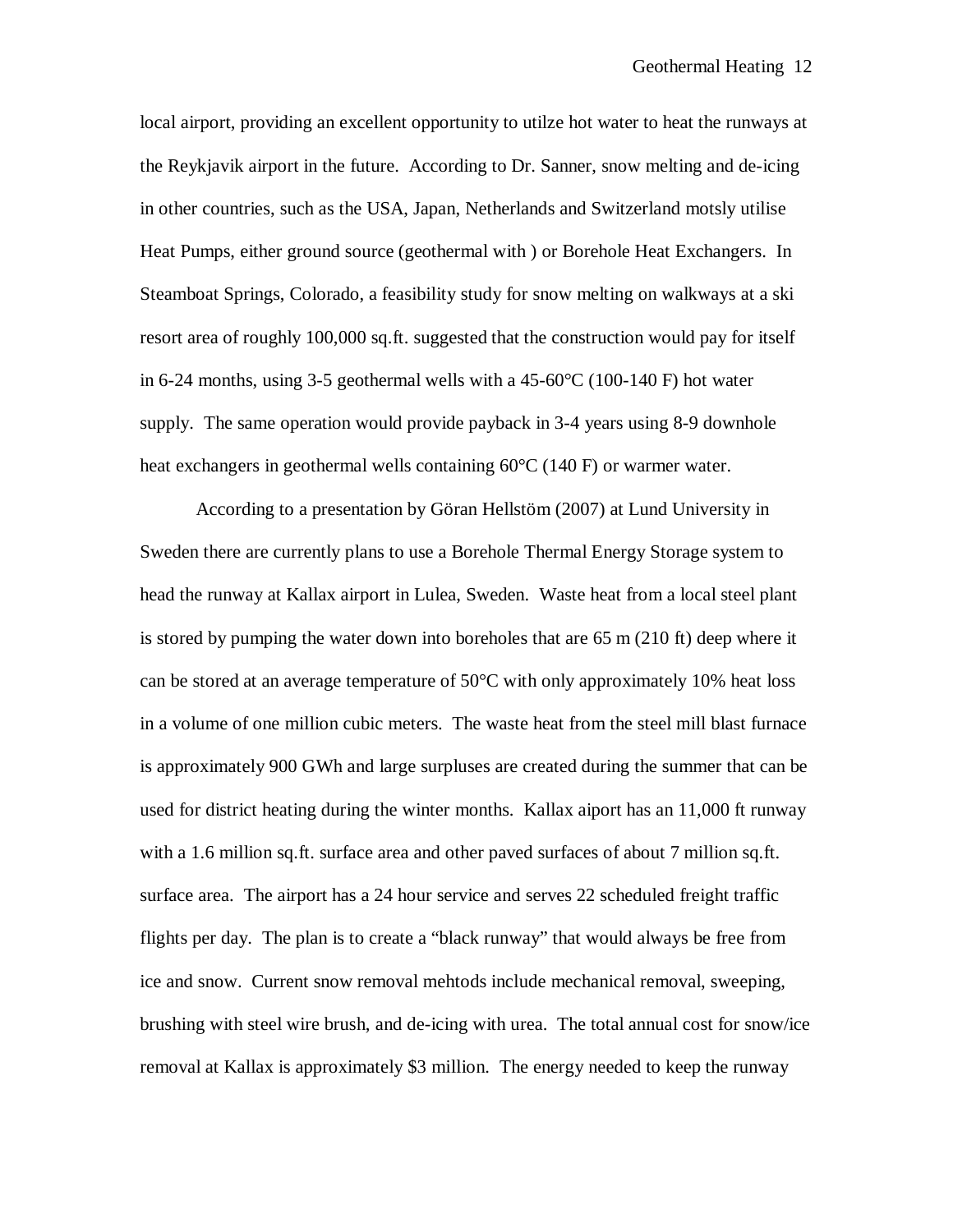surface at  $+2^{\circ}C$  (35.6 F) would be 400 W/sq.m. and a total load of 40 GWh is expected to preheat, melt the snow and dry the entire paved surface area (including ramps, taxiways). Only 7.5 GWh would be required to heat only the runway. The BTES boreholes would be 250 m (820 ft) deep and would consist of approximately 90 holes at a spacing of about 4.6 meters. The volume of hot water they could store would be 460,000 cubic meters and the charged heat would be 8.6 MWh. The drilling cost to install these boreholes is estimated to be around \$800,000. The cost of the charged heat would be aproximately \$6/MWh so the annual energy cost would be around \$220,000 to heat all the surface areas (7 million sq. ft) whereas heating only the runway would cost \$41,000. The pipes in the runway would be embedded at a 5 cm (2 in) depth and the pipe spacing would be 25 cm (10 in). The cost of installing the pipes would be around \$23/sq.m so the total cost of embedding the pipes for the runway would be around \$3-5 million whereas embedding pipes in the entire airport surface areas would cost between \$15-25 million. As the current cost of mechanical snow removal is around \$3 million this operation would pay for itself in only 1-2 years, if only the runway is heated, and 5-10 years if the entire surface area would be heated.

The student research team contacted Dr. John Lund, director of the Geo-Heat Center at the Oregon Institute of Technology at Klamath Falls, OR, and asked him a few questions as a leading expert in geothermal heating in the USA. Dr. Lund said that he was not aware of any new strategies to implement geothermal airport runway snowmelting systems in the United States at this time. Implementing such a system in the US would require some interest from the US Department of Energy; however the present administration has been working to "zero out" the geothermal budget in favor of other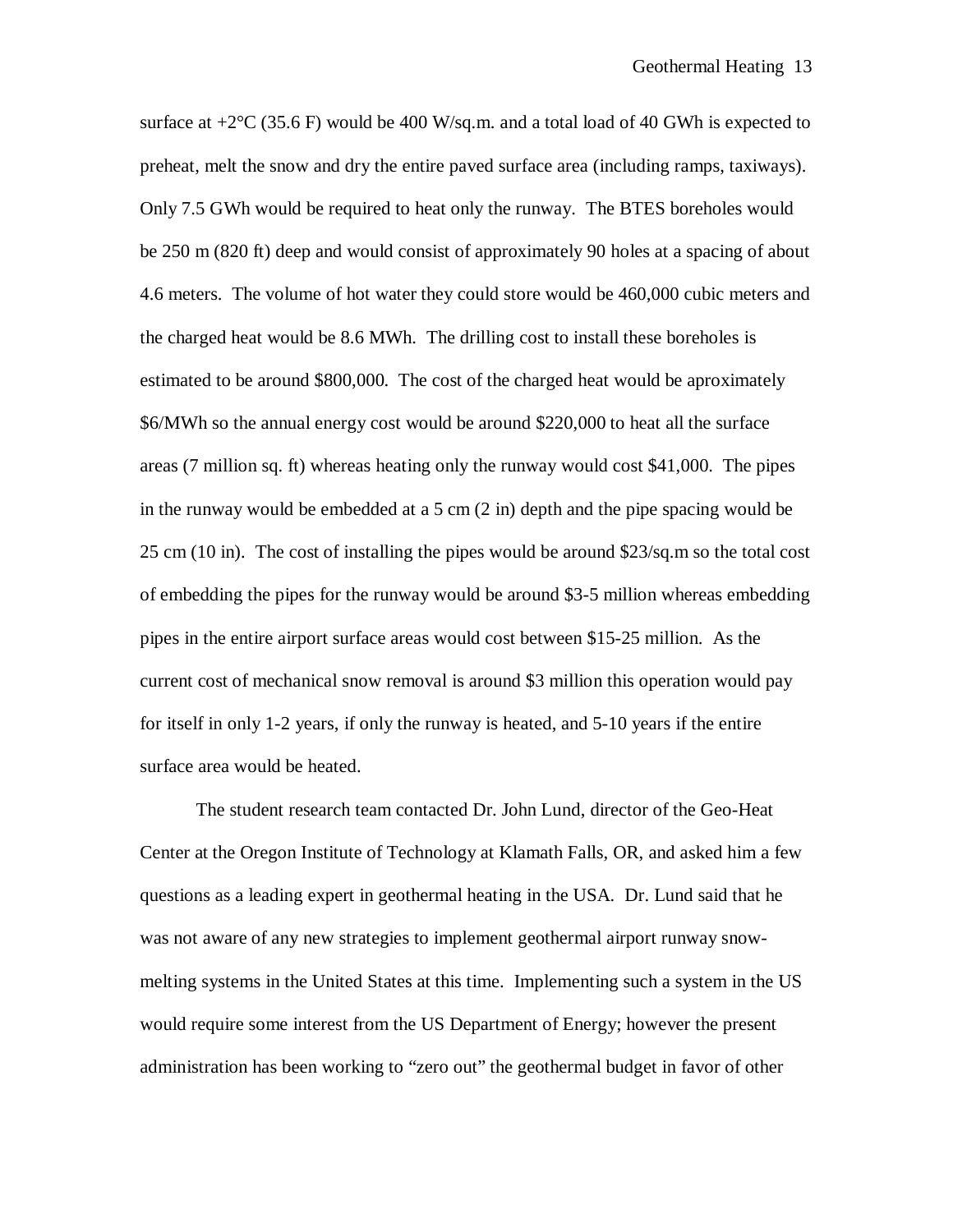renewable energy sources, such as ethanol production, solar, wind and nuclear power. Currently there does not appear to be any leadership being provided for the future of geothermal power within the DoE according to Dr. Lund. It is conceivable however that interest in geothermal could be revitalized under a new administration and with some lobbying the Department of Transportation might become increasingly interested in the use of geothermal energy. Asked about the technical implementation of runway heating, Dr. Lund said that pipes can be embedded in the concrete and do not have to be placed under the pavement. All that is required is about 2 inches of concrete to cover the pipes and they should not be damaged by the stresses of landing aircraft. The temperature of the fluid required to heat the surface would depend on the flow rate and temperature difference (delta T) that is taken out of the water. Generally about 125 Btu/hr/sq.ft. is needed. Thus for 1000 sq. ft of pavement using a 20 degree F delta T (say from 125 to 105 degrees F), about 12.5 gallons per minute would be required to provide the 125 Btu/hr/sq.ft. Asked if using Heat Pumps to heat pavement was a viable/economically feasible alternative to direct geothermal heat in areas that lack hot water sources he pointed to the Steamboat Springs ski area in Colorado that has been deemed economically feasible, however where direct geothermal heat is available it is much more economically feasible and environmentally friendly as heat pumps require electricity input to run the compressor. Based on the cost of implementing highway pavement heating, Dr. Lund estimated that the installation cost (just for the piping) would run one to three dollars a square foot, depending upon the local market for labor and materials. Asked about the main advantages/disadvantages of implementing a runway heating project using geothermal resources, Dr. Lund said that the main disadvantage was the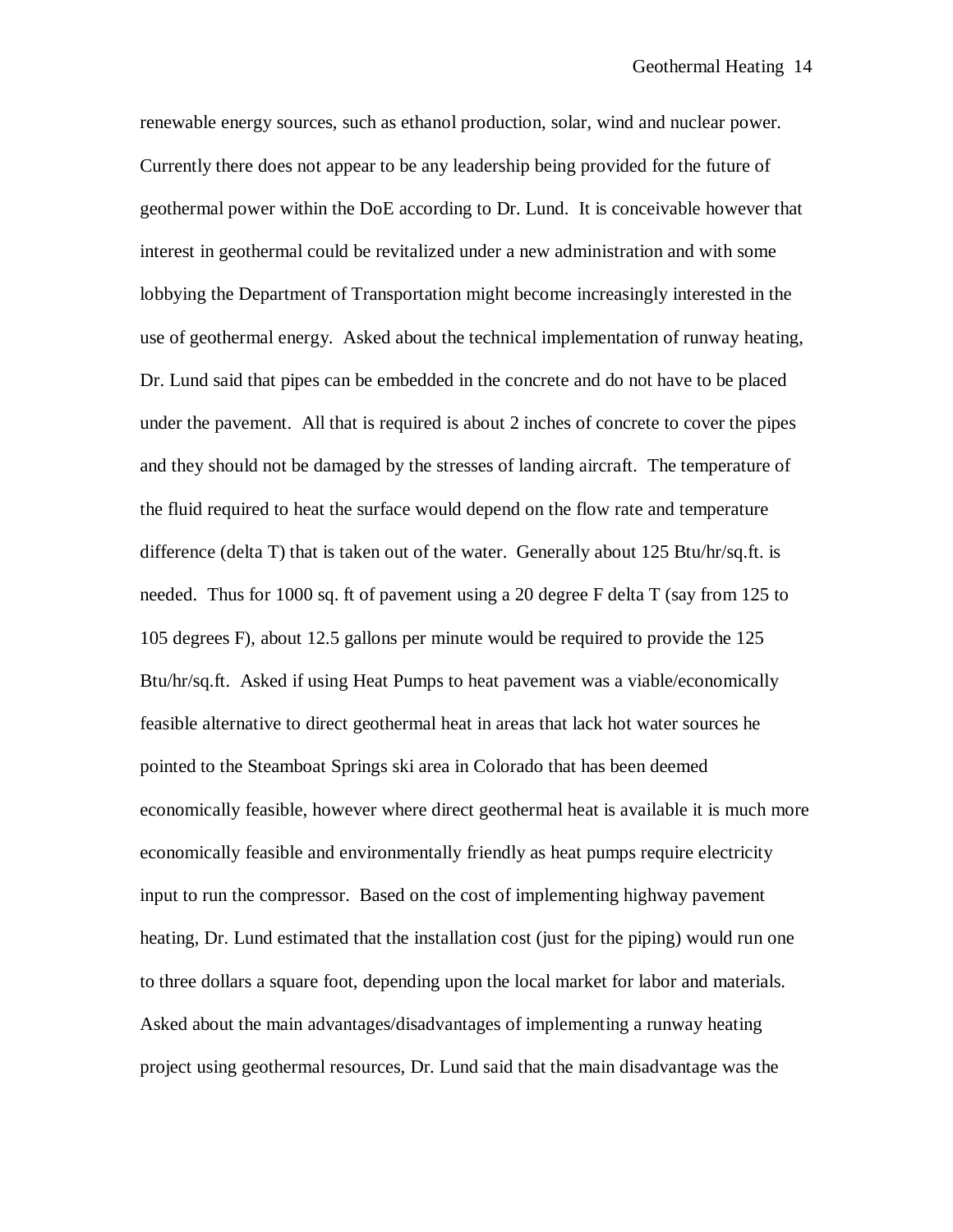high up-front cost associated with the geothermal systems (wells, pipes, heat exchangers, etc.). However the advantages are that the annual operation cost is low and eliminates the need for expensive snow removal and that certainly safety is improved as the snow melts as it falls and ice does not build up on the runway.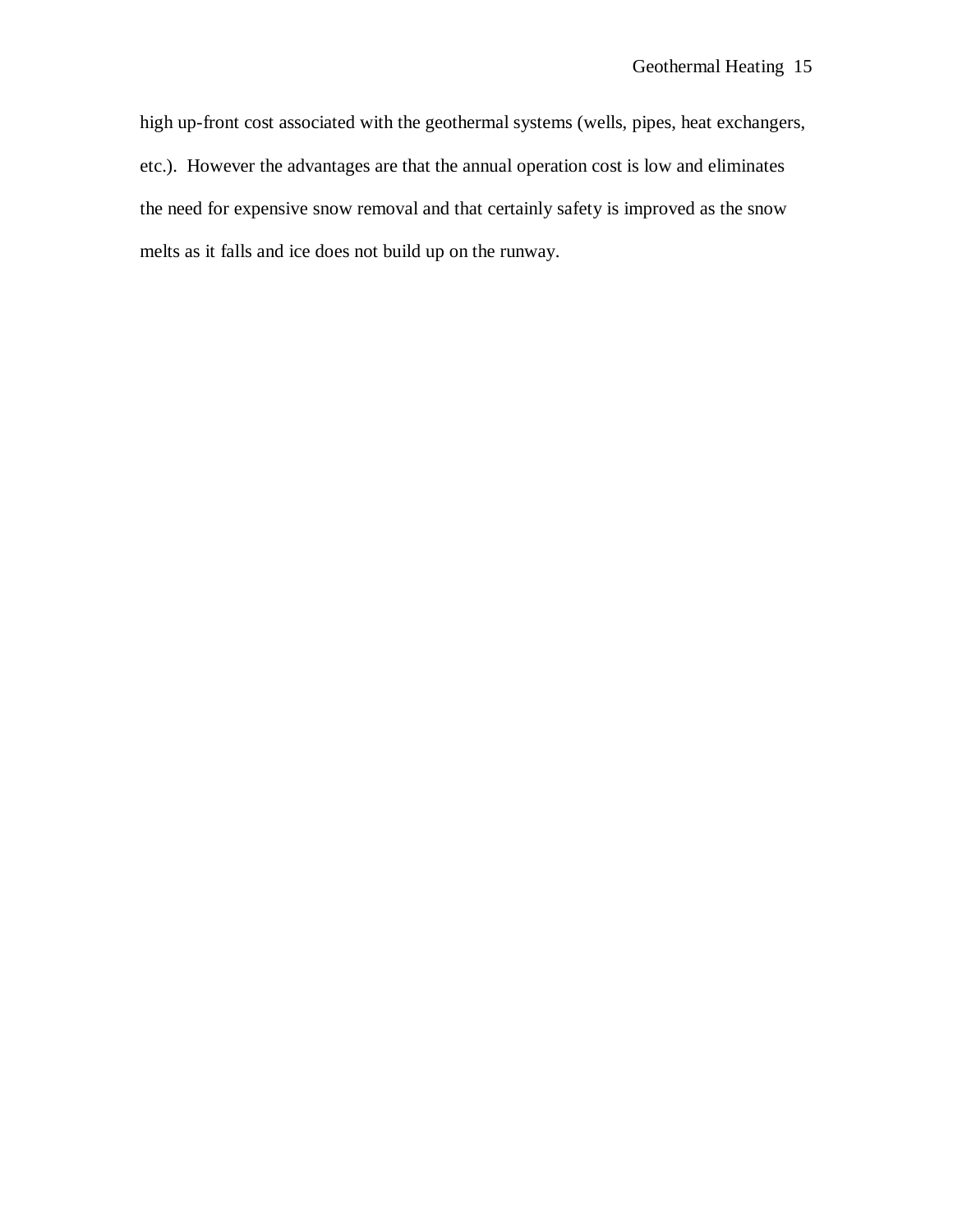Team's Problem Solving Approach to the Design Challenge To meet the design challenge, the team utilized an engineering design process that included the ten following steps.

- 1. Identifying a Need. The first step was to brainstorm ideas individually for each of the three areas of the Design Competition. Those three areas were Airport Operations and Maintenance, Runway Safety/Runway Incursions, and Airport Environmental Interactions. After the team came up with a list, the field was narrowed down by voting. After the voting the group agreed to work in the area of Airport Environmental Interactions. The agreed upon topic was improved methods of snow/ice removal on airport runways.
- 2. Defining the Problem. The group discussed the current situation and why there was a need for an improved system and continued brainstorming towards new solutions.
- 3. Conducting Research. The group conducted an extensive review of literature found in online articles and scholarly journals.
- 4. Narrowing the Research. After reviewing literature the group decided to focus its research on geothermal heat as a means to prevent snow/ice buildup on runways. Furthermore the group compiled a list of industry experts that were then contacted and their input was sought to further our understanding of the topic.
- 5. Analyzing set criteria. The group generated a list of topics to explore further and formulated follow up questions for our industry experts.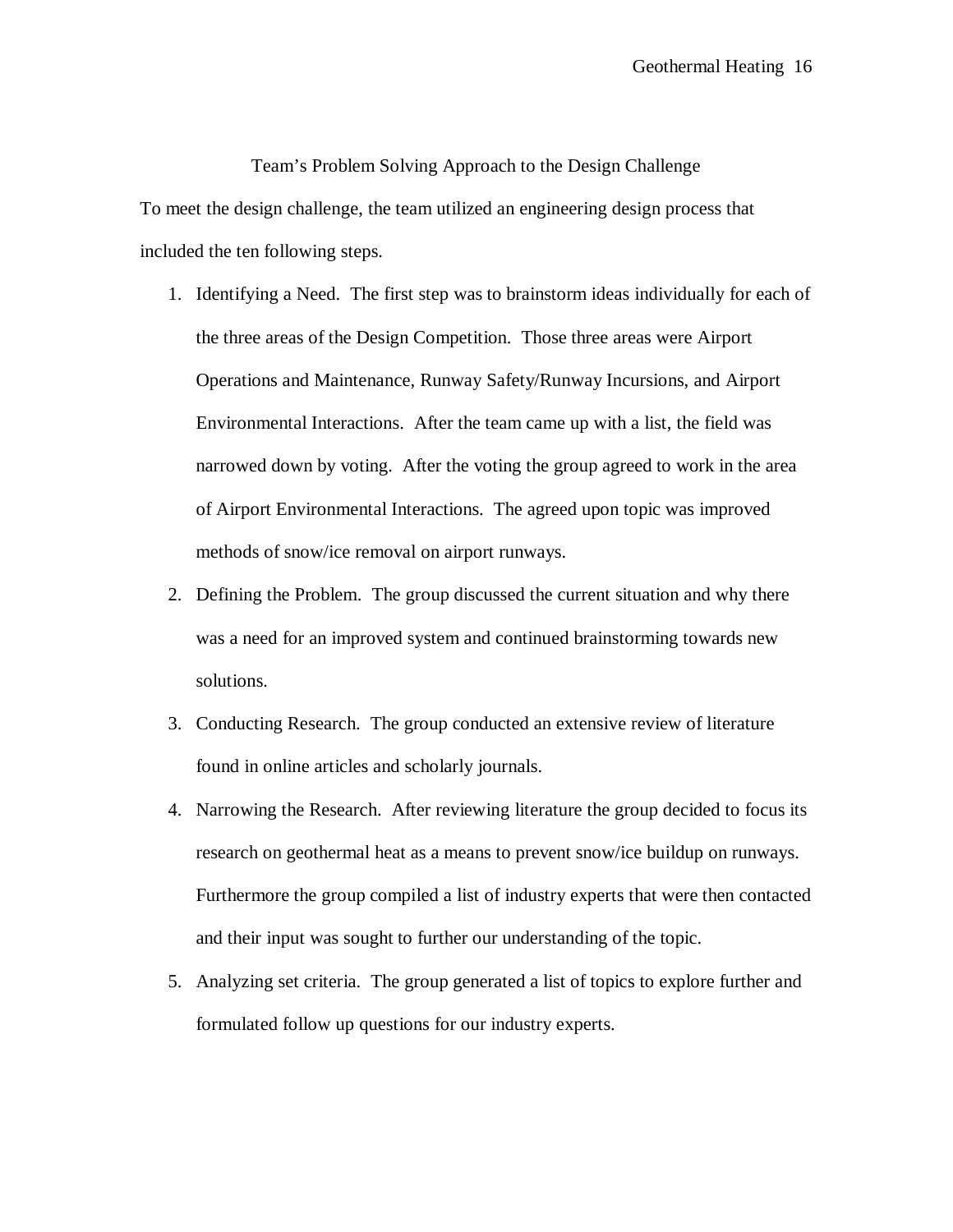- 6. Finding alternative sources. A list of possible solutions was made and the pros and cons of each solution were discussed.
- 7. Analyzing possible solutions. Alternative solutions to runway heating were discussed (geothermal vs. electrical) and the pros and cons of each were weighted.
- 8. Making a decision. After weighting the strengths and weaknesses of different solutions and conducting a SWOT analysis the group decided to go ahead with a proposal for geothermal runway heating
- 9. Presenting the design. The group presented the design idea to the aviation capstone class utilizing a powerpoint presentation and received constructive input from fellow classmates and the professor.
- 10. Communicating the design idea. Finally the team organized this written report following the FAA Airport Design Competition for Universities Guidelines for Design Submission and the assistance of Professor Aceves.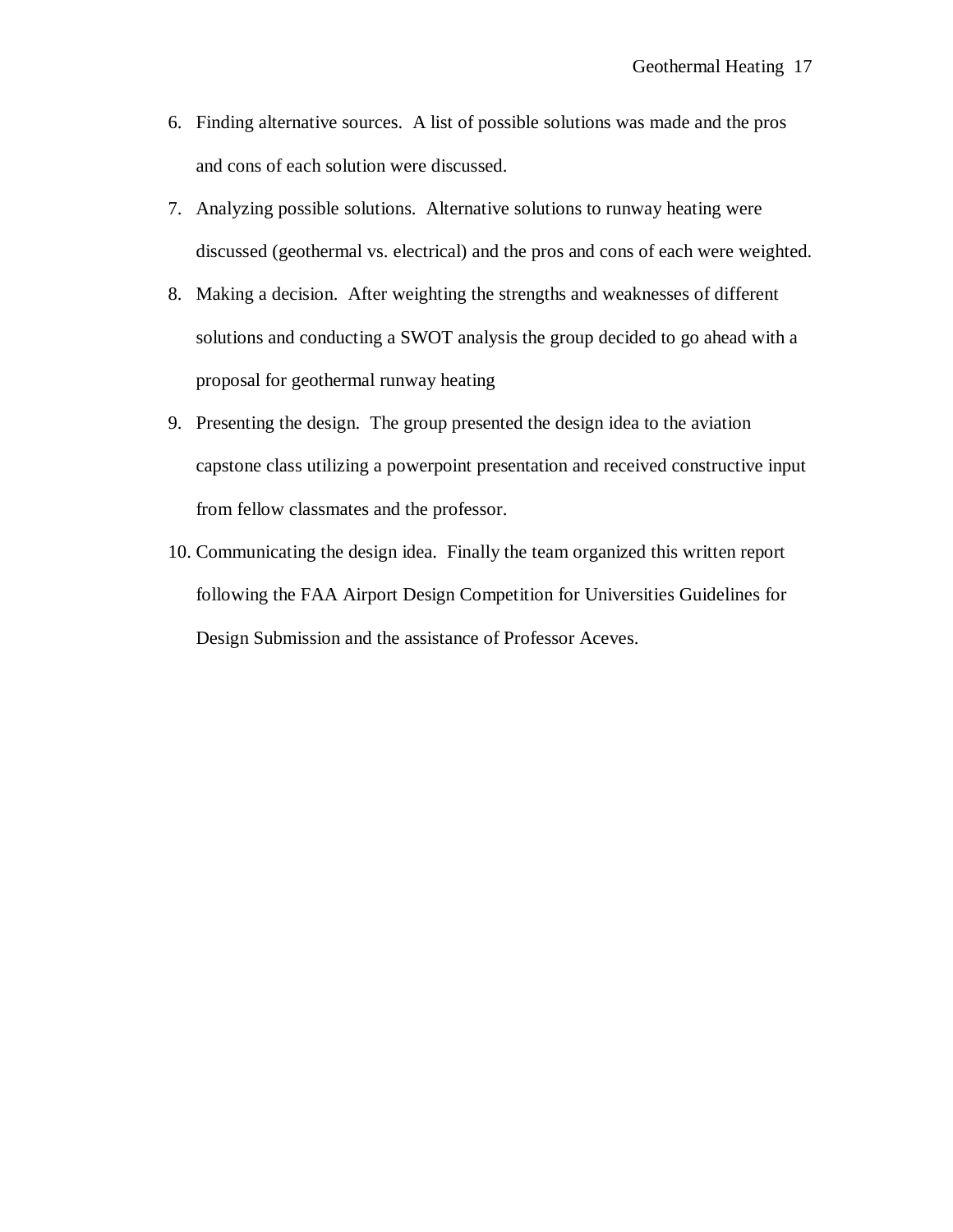#### Safety Risk Assessment

Although, implementing a geothermal runway heating system does not impose immediate safety issues two important factors need consideration.

The first is the potential area of concern however is the possibility of buildup of surface water on the runway if proper drainage is not ensured. Precaution would have to be made to ensure that runoff melt-water would have easy access to drainage and or reservoir pools and that drainage access points and pipes would not get clogged during heavy snowfall/icy conditions. It should be noted that 1 foot of snow equals approximately 1 inch of water. Most runways are already designed to handle that amount of water which can occur during heavy rain.

The second and a major concern is utilizing geothermal energy as an environmentally clean, alternate method of snow/ice removal will dramatically improve safety to the environment, by reducing the carbon footprint of airports and therefore contributing to the prevention of a catastrophic damage to the environment on a global scale.

Heated runways should fall under the concept of a Safety Management System (SMS) for airport operators as described in FAA Advisory Circular NO: AC 150/5200-37 which states that the application of a systematic, proactive, and well-defined safety program allows an organization producing a product or service to strike a realistic and efficient balance between safety and production. SMS plans will provide additional safety measures at airports already under existing requirements of 14 CFR Part 139 and the FAA has determined that contract costs incurred for development of an initial SMS at an airport are eligible for AIP (Airport Improvement Program) planning grant funds.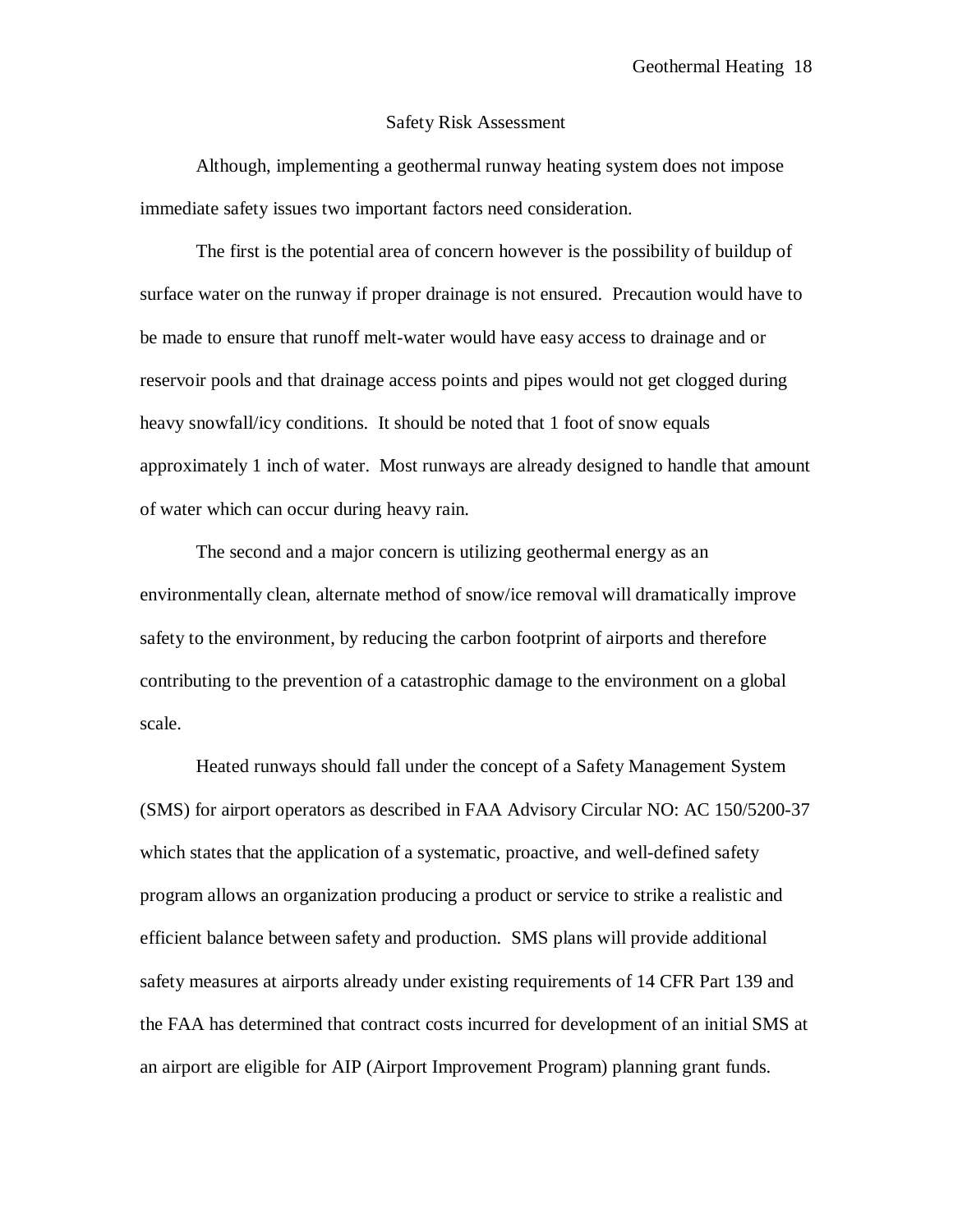During the installation of a geothermal runway heating system at an operational airport the Airport Safety Manager would consult with a designated Construction Safety Committee and follow the guidance outlined in the FAA Advisory Circular 150/5370-2, *Operational Safety on Airports during Construction*, as per instructions found in the SMS.

# Description of Technical Aspects

Figure 1 shows a geothermal loop system used to melt ice and snow from a sidewalk in Klamath Falls, Oregon. A similar system on a larger scale could be used to heat airport runways.

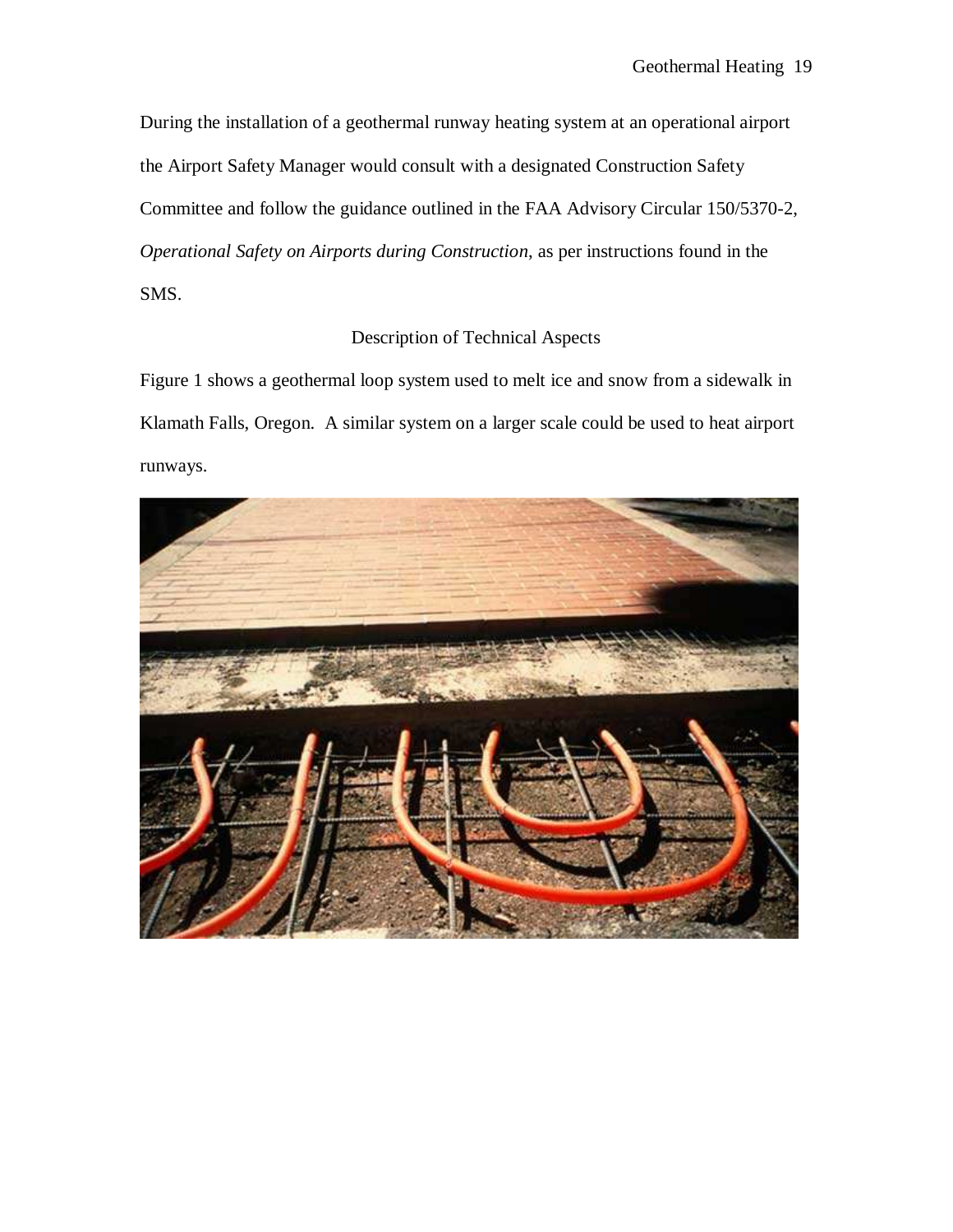Figure 2 shows areas in the United States (in red) where direct use of geothermal heat is feasible.

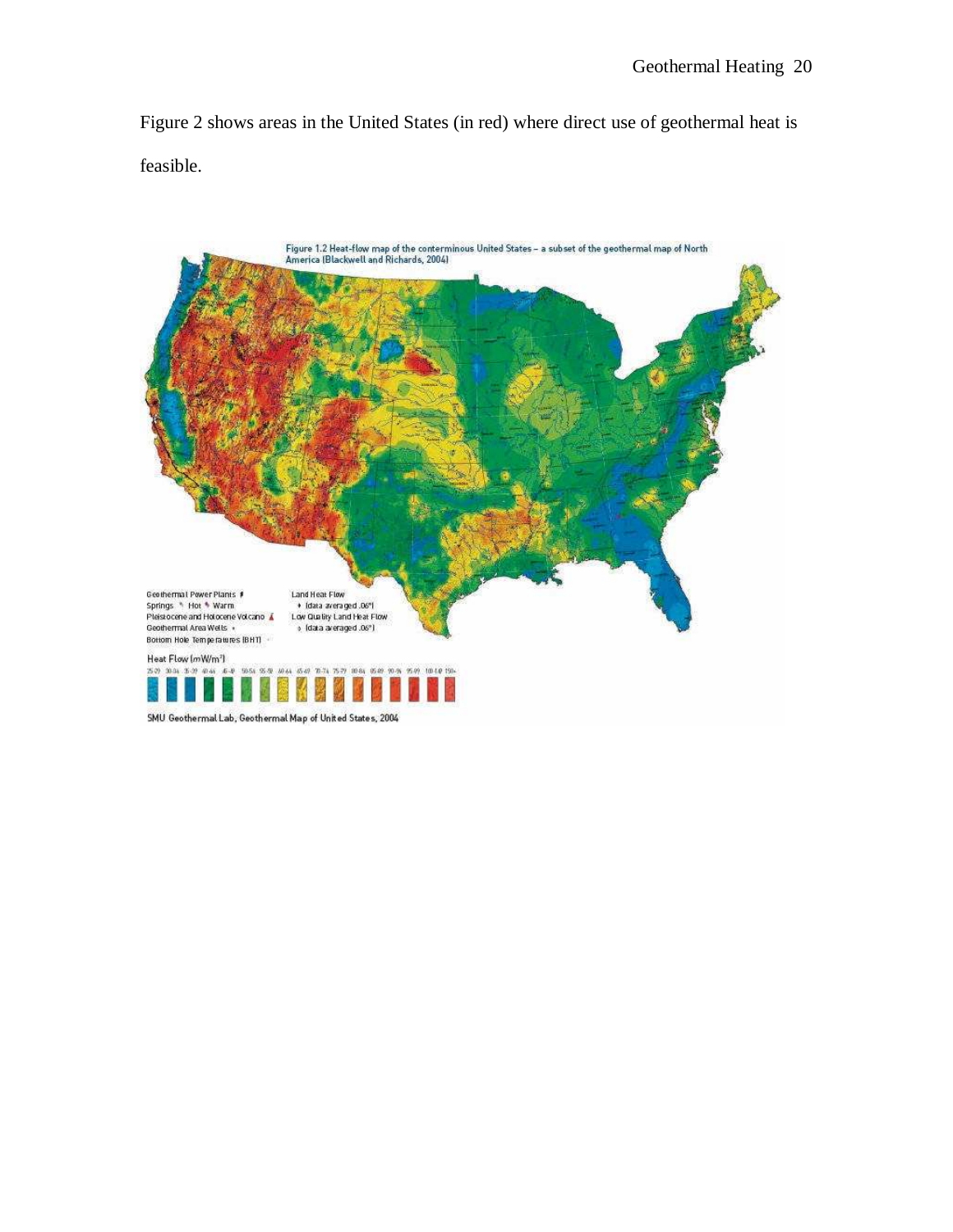#### Description of Industry Interactions

The team made contact with two industry leaders and experts in the field of geothermal heating, Dr. Burkhard Sanner, President of the European Geothermal Energy Council and Dr. John W. Lund, Director of the Geo-Heat Center at the Oregon Institute of Technology. The team interacted with Dr. Lund and Dr. Sanner via telephone and email communications and received invaluable information and advice, including data and powerpoint presentations from a recent geothermal conference in Sweden attended by Dr. Sanner. Also Dr. Lund and Dr. Sanner provided us with their personal opinions on our project and encouragement for further studies and development of our idea.

#### Projected Impacts of the Team's Design and Findings

Using various geothermal technologies, the team believes it is feasible to implement the idea of heating runways and other airport surfaces. In conclusion the team believes that the ability to keep snow and ice from building up at airports can become a reality, increasing safety, saving money and benefiting the environment by reducing the need to use snowplows and chemicals to clear runways and other airport surfaces thus meeting the FAA design competition goals of implementing a system that uses alternate energy sources to increase the efficiency in the management and safety of airfields.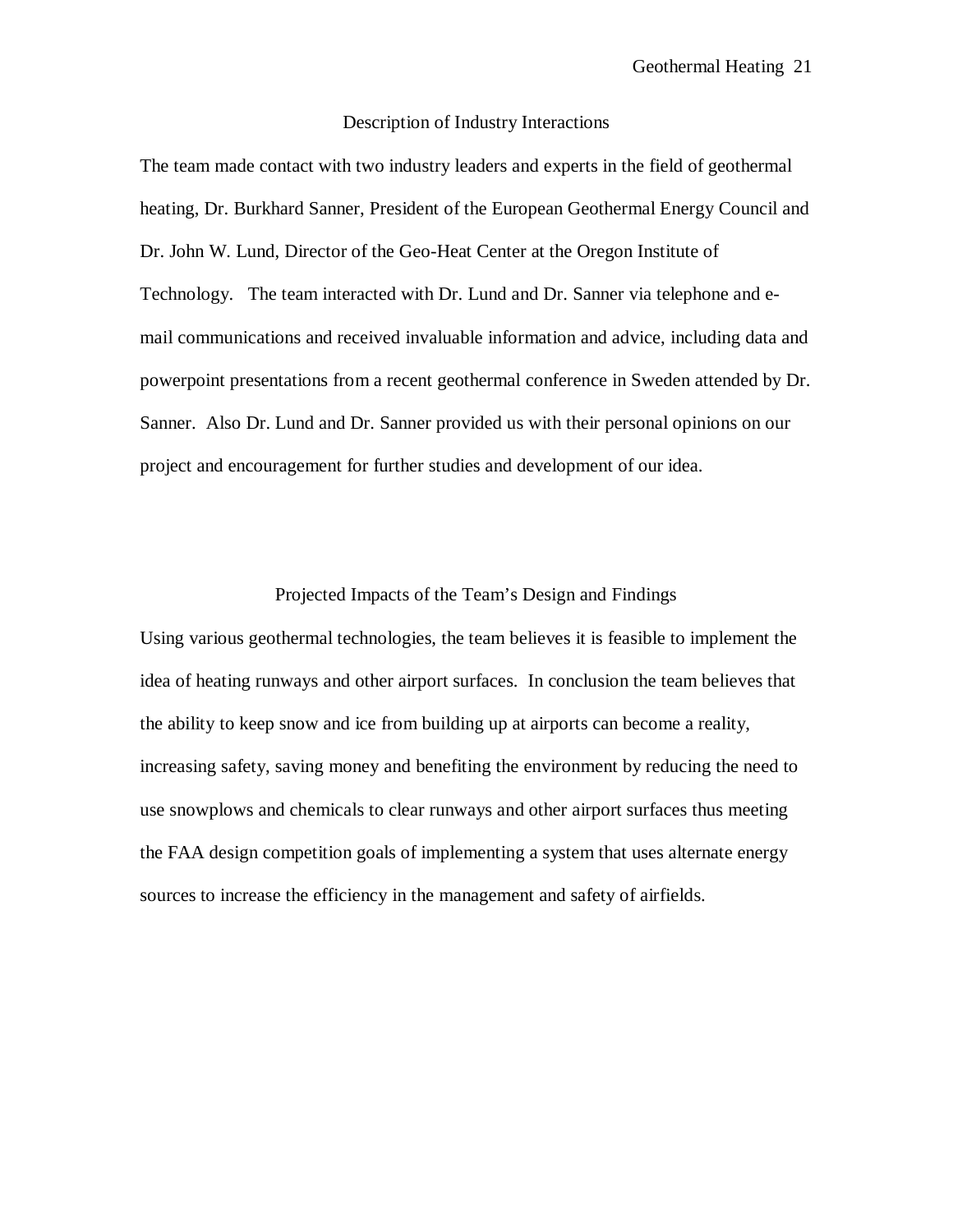## **Contact Information (Appendix A)**

**Faculty Advisor:** 

### **Dr. Robert Aceves**

216 Headley Hall 720 4 th Avenue South St. Cloud, MN 56301 E-mail: riaceves@stcloudstate.edu Phone: (320) 308-5325

## **Student Team Members:**

**Travis Athmann**  E-mail: attr0301@stcloudstate.edu

**Robert Bjornson**  E-mail: bjro0201@stcloudstate.edu

# **Paul Borrell**

E-mail: paul.borrell@gmail.com

#### **Patrick Thewlis**

E-Mail: thpa0302@stcloudstate.edu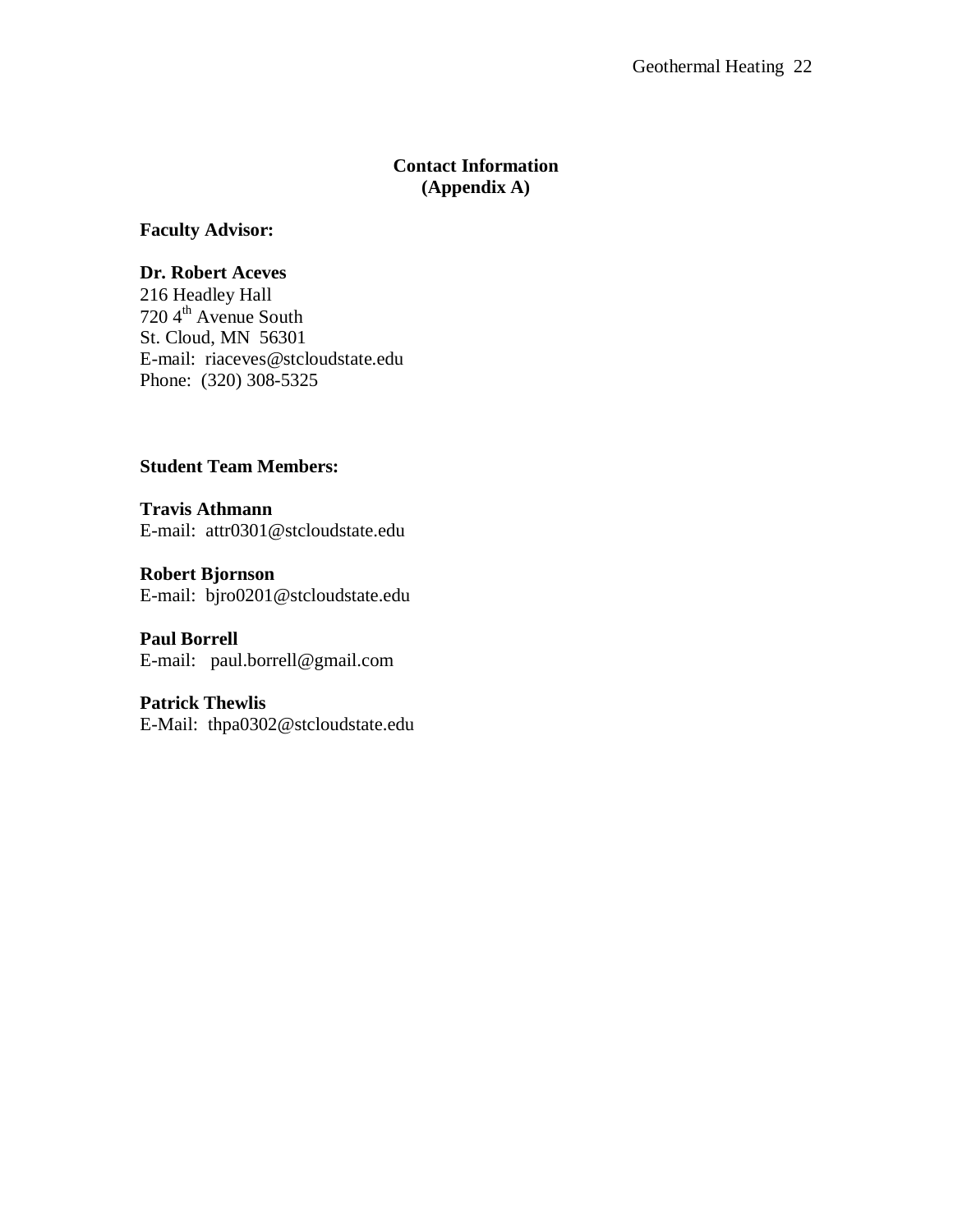# **University Description (Appendix B)**

## **An Overview of St. Cloud State University**

Located alongside the Mississippi River in St. Cloud, Minnesota, St. Cloud State University was established in 1869 as a teachers college. Recognized as an official university in 1979, St. Cloud State University has expanded over the years and is currently the second largest university in Minnesota as well as the largest member of the Minnesota State Colleges and Universities system.

Now a four year university, St. Cloud State currently offers the 16,000 students attending over 175 academic programs of study, with colleges of Education, Business, Science, and Engineering as well as Fine Arts and Humanities. St. Cloud State University is also internationally recognized for its exchange program, with more than 1000 students from over 80 nations currently attending. Although currently offering various masters degrees, St. Cloud State University will, along with the University of Minnesota - Mankato, be the first state university to offer a PhD degree.

St. Cloud is a city of 65,000 residents and is located in central Minnesota, 65 miles northwest of the Twin Cities, Minneapolis and St. Paul. St. Cloud Regional Airport is located 4 miles southeast of the city's central business district. Owned and operated by the city of St. Cloud, the airport averages over 200 daily operations and receives commercial air carrier service through Northwest Airlink, operated by Mesaba Airlines.

## **Non-University Partners (Appendix C)**

This project did not involve any non-university partners.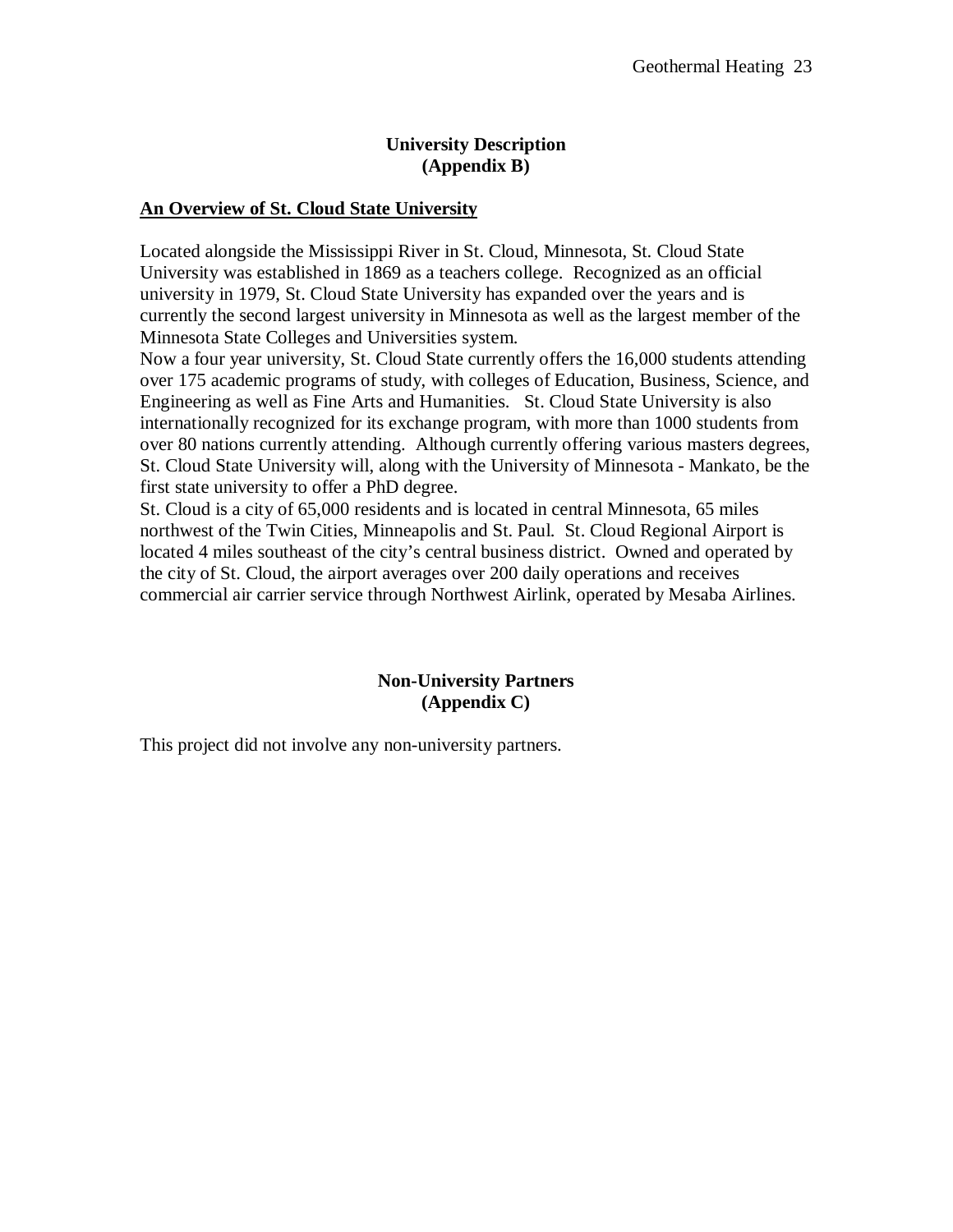#### **Appendix E**

*Project Evaluation (Advisor):* Dr. Robert I. Aceves

Department of Aviation, St. Cloud State University St. Cloud, MN 56301

#### Email: aceves@stcloudstate.edu Phone: 320.308.5325

As I look forward to the dynamic future of aviation, I see that we, the academy of aviation educators, are preparing aviation students for aviation careers in technologies that don't yet exist…in order to solve problems that we don't even know are problems yet. Albert Einstein wrote, "We can't solve problems using the same kind of thinking we used when we created them", so *Planning Today, for Tomorrows Issues with Tomorrow' Technology* was set at the onset of the semester as the project mission. As my students and their ventures developed, I noticed that ten outcomes emerged and how their projects amalgamated the education strategy at St. Cloud State University. That upon project accomplishment, the following **ten** frameworks of **Competences** and

**Challenges** that were *Outstandingly* achieved and *Successful* overcome. 1)

*Communication* is the ability to read, write, speak, and listen and to use these processes effectively to acquire, develop, and convey their creative ideas; 2) *Critical thinking* the ability to examine aviation issues of airport operations rationally, logically, and coherently; 3) *Environmental, Cultural and Diversity* an understanding of the societal context or environment and where the aviation industry is now existing and working; 4) *Professional identity* a concern for improving the knowledge, skills, and values of the aviation profession; 5) *Professional ethics* an understanding of the ethics of the aviation profession as standards that guide professional behavior; 6) *Adaptive* anticipating, adapting to, and promoting changes important to a the airport operation profession's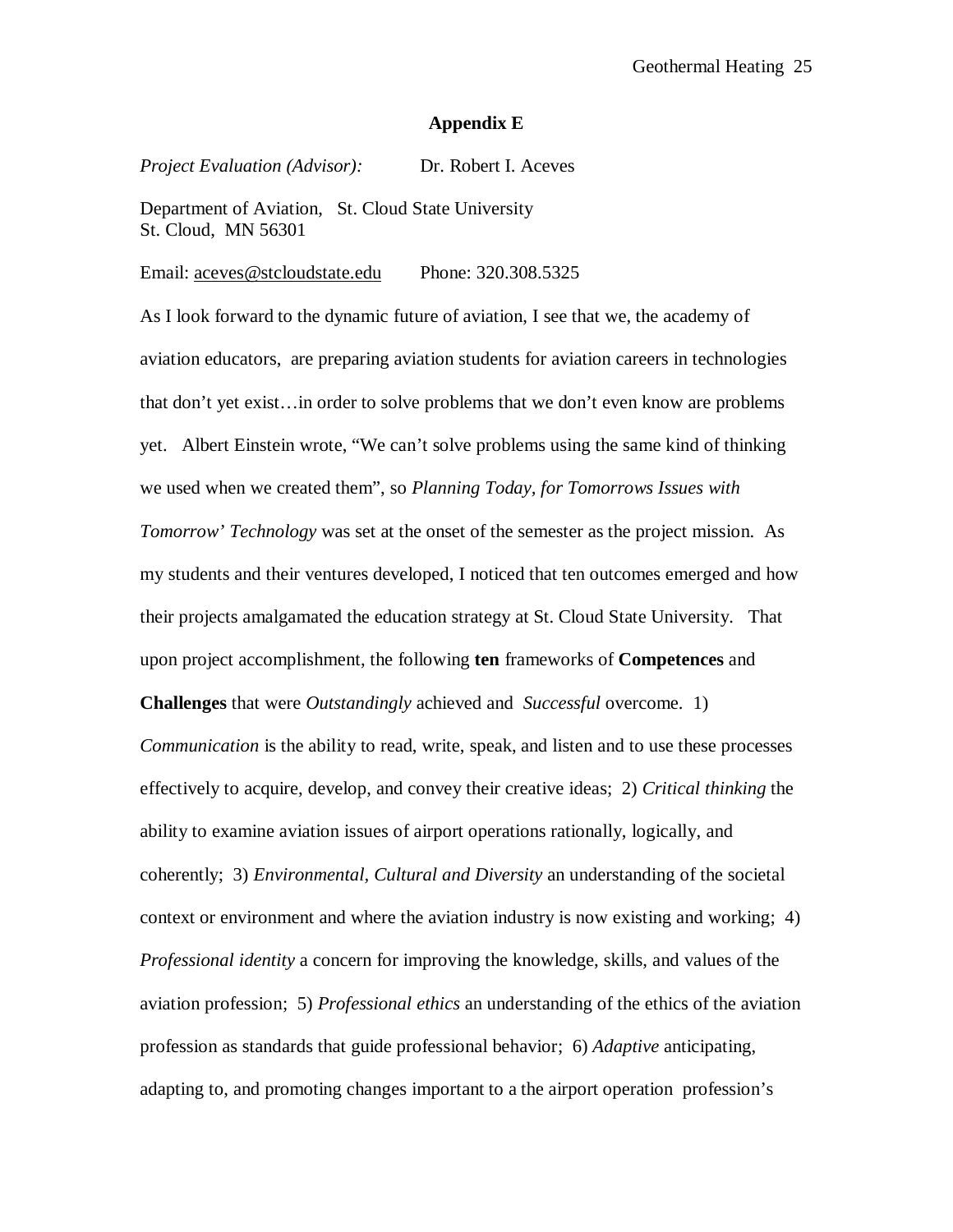societal purpose and the professional's role; 7) *Leadership capacity* exhibiting the capacity to contribute as a productive member of the airport operation profession and assuming appropriate leadership roles as a research in the aviation industry; 8) *Scholarly concern for improvement* recognizing the need to increase knowledge and to advance the aviation industry and profession through both theoretical and applied research; 9) *Motivation of continued learning* exploring and expanding personal, civic, and professional knowledge and skills through a lifetime; and 10) *Globalization and technology* an understanding of the forces driving globalization and technology in aviation.

Recommendations: The Competition is the basis for a Senior Capstone and a graduate course due to the excellent real world experience involvement, so please maintain the completion in upcoming years.

**Student Evaluation: Travis Athmann Robert Bjornsson Paul Borrell Patrick Thewlis** 

This project involved many new educational experiences for the student team. Throughout the course of this design competition the team received personal experiences in ten competencies that the College of Science and Engineering at Saint Cloud State University and Professor Aceves set up for the team to experience. . Firstly the team members exercised and improved their *communications* skills by effectively developing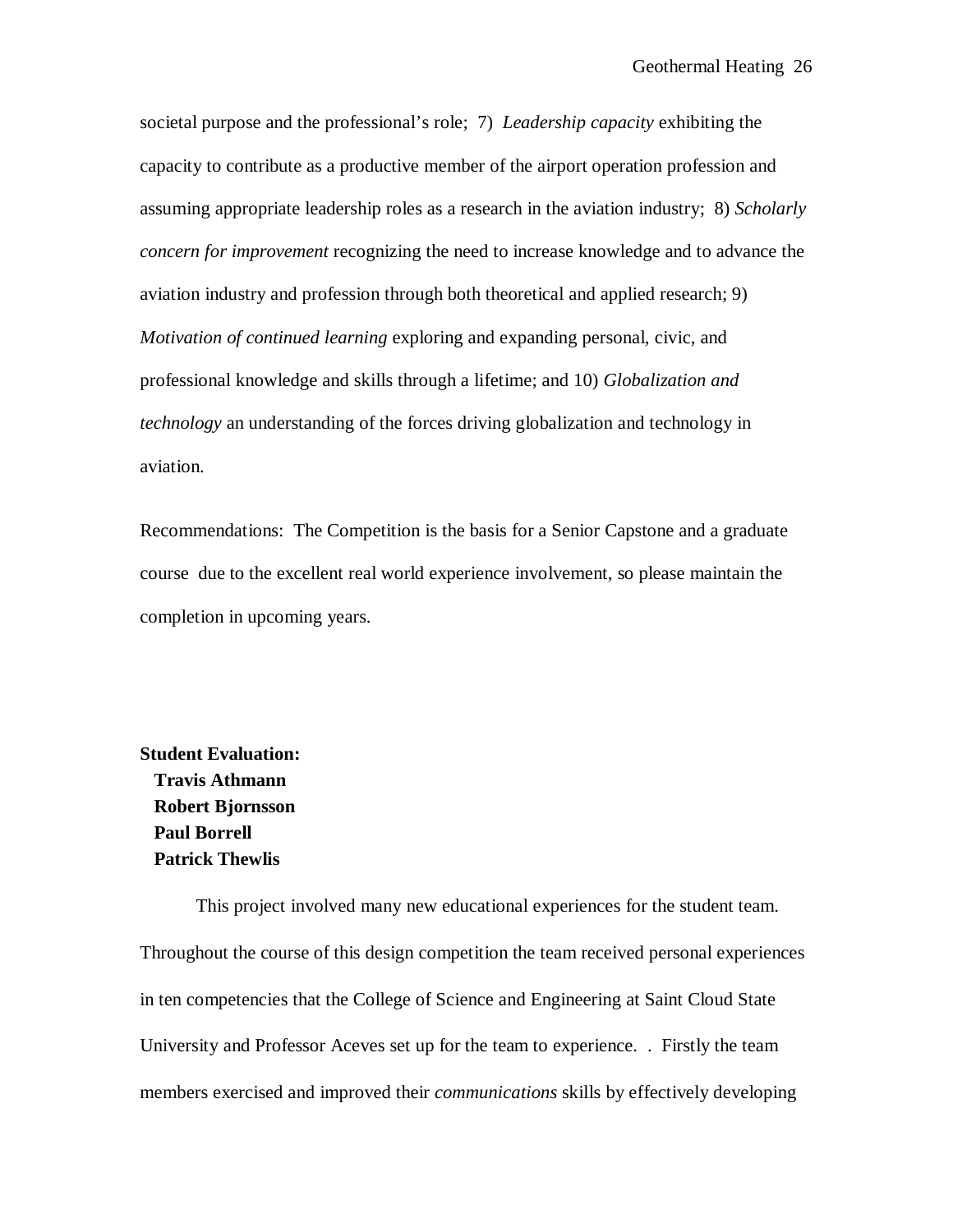and conveying their creative ideas, both internally and to leading industry experts. Additionally the team members exercised *critical thinking* and reasoning while examining the issues of airport operations as well as put into context the *Environmental, Cultural and Diversity* factors that exist within the aviation industry. The group examined the *Professional Identity and Ethics* of the aviation industry to understand the values and professional behavior of the aviation profession and *Adaptation* towards promoting changes important to the aviation industry and society as a whole. The group received an opportunity to expand *Leadership* skills by approaching the project from a professional standpoint and by recognizing the need to increase knowledge and to advance the aviation industry and profession through both theoretical and applied research the group gained increased *scholarly concern for improvement* and *motivation for continued learning* as a lifelong quest to expand personal, civic and professional knowledge and skills. Finally, one of the most important issues the team explored and received a better understanding of was the ever increasing impact of *globalization and technology* on the aviation industry.

Without this project the student team would not have been able to make contact with and learn from two of the Geothermal Industry's leading experts in the field of Geothermal Heating. Those individuals being, a Dr. Burkhard Sanner, President of the European Geothermal Energy Council and a Dr. John W. Lund, Director of the Geo-Heat Center.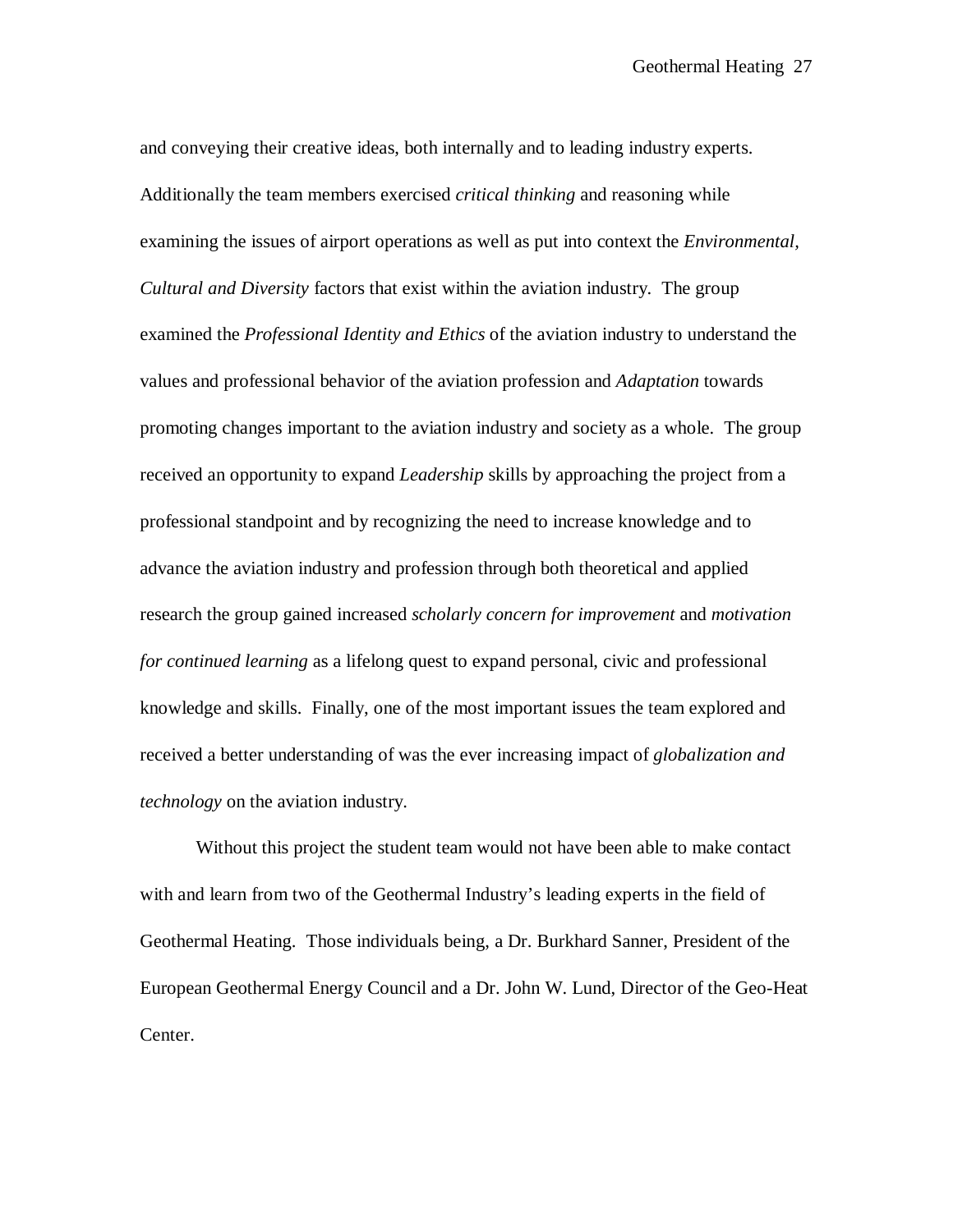Participating in the FAA Airport Design Competition provided a meaningful learning experience for the group as it involved making contacts outside of the university setting and combining interdisciplinary fields. Participating in the competition also gave the group a better insight into the FAA safety regulations and standards.

The student team believes that participating in this competition has helped build a knowledge base in the fields of aviation and airport safety, environmental issues and engineering which should prove beneficial for further studies or entry into the workforce.

For these reasons we strongly recommend the FAA Airport Design Competition be continued. This competition allows student competitors the ability to start using their education and ideas to assist the industry they are studying in the classroom.